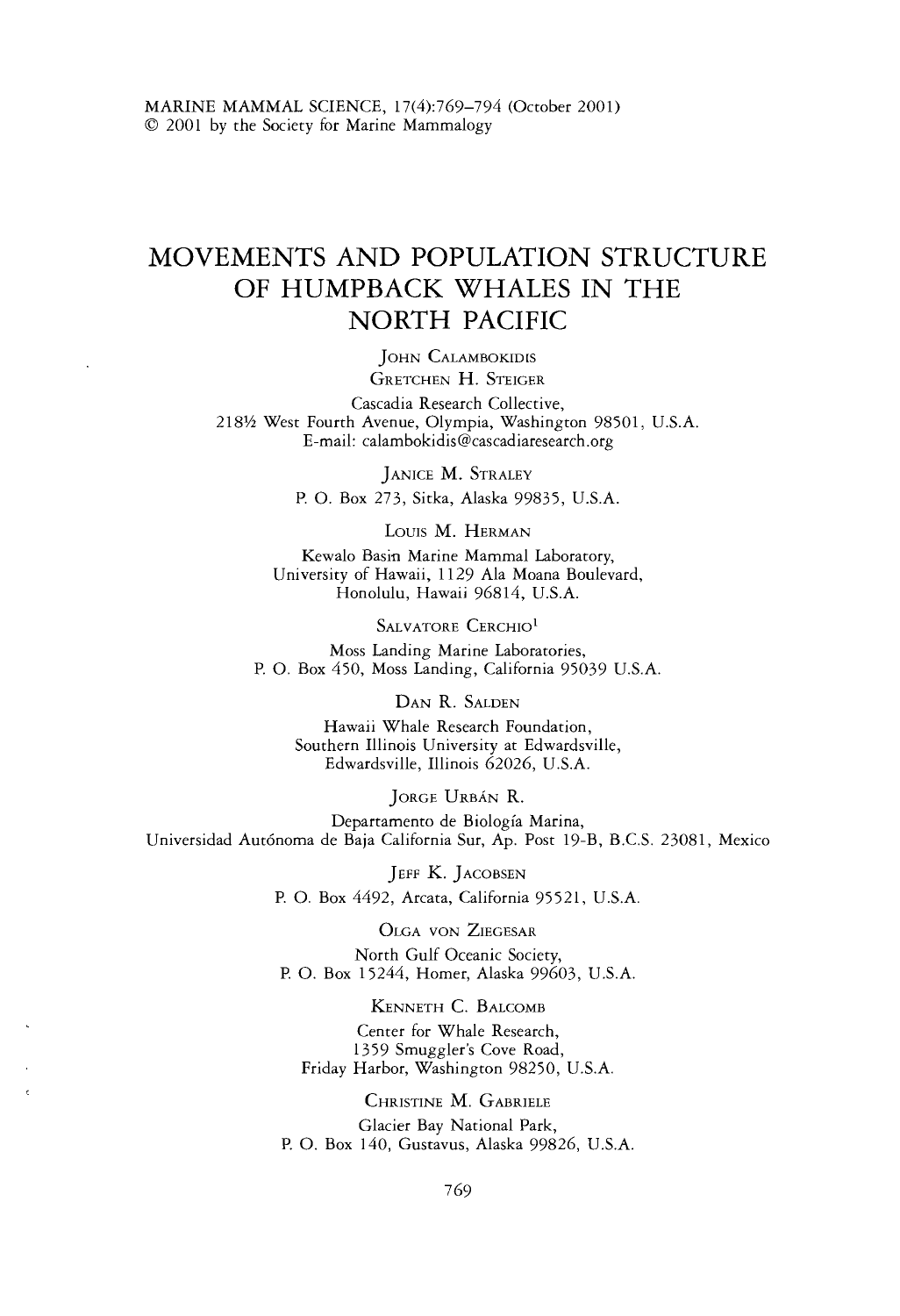MARILYN E.DAHLHEIM National Marine Mammal Laboratory, NOAA, 7600 Sand Point Way NE, Seattle, Washington 98115, U.S.A.

**SENZO UCHIDA** 

Okinawa Expo Aquarium, Motobu-cho, Okinawa-ken 905-03, Japan

**GRAEME ELLIS** 

Department of Fisheries and Oceans, Pacific Biological Station, Nanaimo, British Columbia V9R 5K6, Canada

YUKIFUMI MIYAMURA World Wide Fund for Nature-Japan, Tokyo, Japan

PALOMA LADRÓN DE GUEVARA P.

Laboratorio de Mamiferos Marinos, Universidad Nacional Aut6noma de Mexico, Ap. Post 70-572, Mexico City, D.F 04510, Mexico

> MANAMI YAMAGUCHI FUMIHIKO SATO

Ogasawara Marine Center, Byobudani, Chichijima, Ogasawara-mura, Tokyo 100-21, Japan

SALLY A. MIZROCH

National Marine Mammal Laboratory, NOAA, 7600 Sand Point Way NE, Seattle, Washington 98115, U.S.A.

> LISA SCHLENDER KRISTIN RASMUSSEN

Cascadia Research Collective, 218% West Fourth Avenue, Olympia, Washington 98501, U.S.A.

**JAY BARLOW** 

Southwest Fisheries Science Center, National Marine Fisheries Service, P. *0.* Box 271, La Jolla, California 92038, U.S.A

TERRANCE J. QUINN I1 University of Alaska Fairbanks, 11 120 Glacier Highway, Juneau, Alaska 99801, U.S.A.

## ABSTRACT

Despite the extensive use of photographic identification methods to investigate humpback whales in the North Pacific, few quantitative analyses have been conducted. We report on a comprehensive analysis of interchange in the North Pacific among three wintering regions (Mexico, Hawaii, and Japan)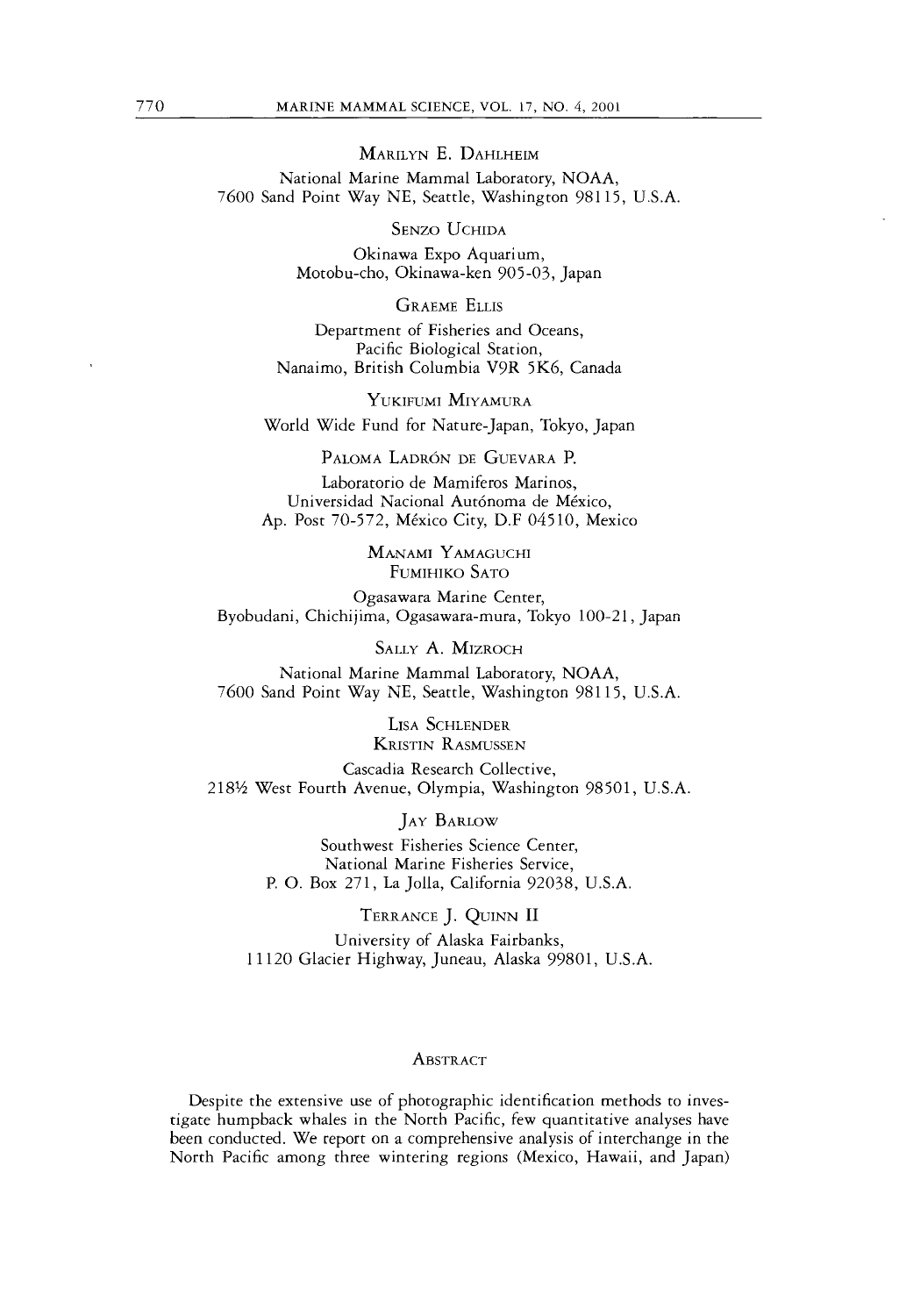each with two to three subareas, and feeding areas that extended from southern California to the Aleutian Islands. Of the 6,413 identification photographs of humpback whales obtained by 16 independent research groups between 1990 and 1993 and examined for this study, 3,650 photographs were determined to be of suitable quality. A total of 1,241 matches was found by two independent matching teams, identifying 2,712 unique whales in the sample (seen one to five times). Site fidelity was greatest at feeding areas where there was a high rate of resightings in the same area in different years and a low rate of interchange among different areas. Migrations between winter regions and feeding areas did not follow a simple pattern, although highest match rates were found for whales that moved between Hawaii and southeastern Alaska, and between mainland and Baja Mexico and California. Interchange among subareas of the three primary wintering regions was extensive for Hawaii, variable (depending on subareas) for Mexico, and low for Japan and reflected the relative distances among subareas. Interchange among these primary wintering regions was rare. This study provides the first quantitative assessment of the migratory structure of humpback whales in the entire North Pacific basin.

Key words: humpback whale, Megaptera novaeangliae, population structure, movements, North Pacific, photo-identification, interchange, migration.

The geographic structure of humpback whale populations in the North Pacific has been derived from: (1) accounts from commercial catches (Kellogg 1928, Tomilin 1957, Berzin and Rovnin 1966) and movements based on Discovery tag recoveries (Nishiwaki 1966, Omura and Ohsumi 1964, Ohsumi and Masaki 1975, Ivashin and Rovnin 1967), (2) movements determined from photographically identified humpback whales (Darling and Jurasz 1983; Darling and McSweeney 1985; Baker et al. 1986; Darling and Mori 1993; Calambokidis et al. 1996, 2000; Steiger et al. 1991; Darling and Cerchio 1993; Darling et al. 1996; Waite et al. 1999; Urbán et al. 2000), (3) geographic differences in genetic patterns of humpback whales based either on mtDNA (Baker et al. 1990, 1994; Medrano-González et al. 1995) or nuclear DNA (Baker et al. 1993, 1998; Palumbi and Baker 1994), (4) geographic differences in the songs (Helweg et al. 1990, Payne and Guinee 1983), and (5) differences in the proportion of whales with different fluke coloration patterns (Baker et al. 1985, 1986; Allen et al. 1994; Pike 1953; Rosenbaum et al. 1995).

Despite these studies, no clear consensus exists on the structure of humpback whale populations in the North Pacific. The International Whaling Commission considers humpback whales in the North Pacific as one "stock" for management purposes (Donovan 1991). Evidence of at least some intermixing among wintering regions has led some researchers to suggest these constitute one or at most two "stocks" (Darling and McSweeney 1985, Darling and Cerchio 1993, Darling et al. 1996). Baker et al. (1994) concluded that humpback whales in the eastern North Pacific could be divided into at least two groups or "stocks" based on genetic evidence: a central stock that feeds in

<sup>&</sup>lt;sup>1</sup> Current address: University of Michigan, 1109 Geddes Avenue, Ann Arbor, Michigan 48109, U.S.A.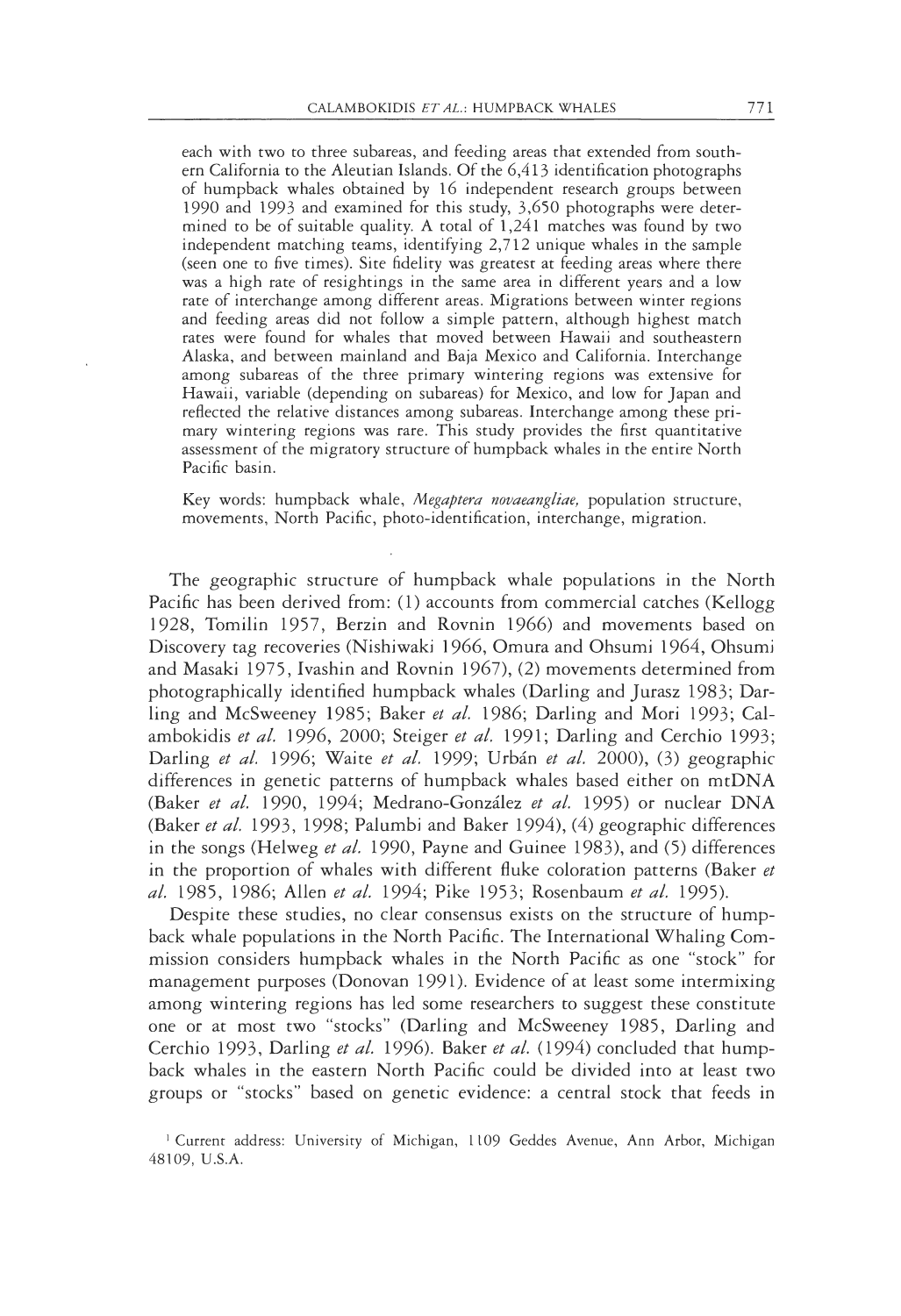Alaskan waters and migrates predominantly to Hawaii, and an "American" stock that feeds along the coast of California and winters off Mexico. Barlow (1994) and Barlow *et al.* (1997) concluded that, based on the need to define conservative population units, humpback whales in the North Pacific should be divided into four migratory populations. They described these separate migratory populations as the coastal **California/Oregon/Washington-Mexico**  stock, the Mexico offshore (Revillagigedos) stock (feeding destination unknown), the central North Pacific stock (Hawaii-Alaska), and the western North Pacific stock (Japan-feeding destination unknown).

Photographic identification of individual humpback whales has proved to be valuable in describing movements of animals among wintering or feeding areas, as well as in describing the dynamics of movements within areas. Unfortunately, these studies often have been limited to a few sires and have not provided a quantitative assessment of the rates of interchange.

Here we describe the population structure and movements of humpback whales in the North Pacific based on a large collaborative effort among 16 research groups that collected identification photographs throughout the North Pacific from 1990 to 1993. The years and collections used were designed to provide a broadly distributed sample across the entire North Pacific Ocean. These data are integral to the calculation and interpretation of a geographically stratified mark-recapture abundance estimate of humpback whales in the North Pacific basin which will be published separately.

#### **METHODS**

#### *Selection of Photographs*

This project encompassed all locations in the North Pacific where photoidentification research has been conducted (Fig. 1, Table 1). These included three wintering regions (Mexico, Hawaii, and Japan), each with two or three subareas, and feeding areas that extended from southern California to the Aleutian Islands. The years 1991-1993 were selected because samples throughout the entire North Pacific were the largest and the most complete during this period. The sample from Mexico also included 174 suitable identification photographs from 1990 taken off mainland Mexico and Baja (Table 1) to obtain a more representative sample from this region. In all of the studies the natural marks on the ventral side of the flukes were photographed. Field methods of many of these studies have been described (e.g., Calambokidis *et al.* 1990, 1996; Cerchio 1998; Cerchio *et al.* 1998; Waite *et al.* 1999; Darling and Mori 1993; Uchida *et al.* 1993; von Ziegesar *et al.* 1994).

Photographs of each individual whale identified were provided as blackand-white prints or negatives, or color slides. Custom black-and-white prints  $(6.4 \times 8.9 \text{ cm})$  were made for all the negatives. Within-year duplicates in each collection were removed. We received and screened a sample of 6,414 identification photographs (Table 1).

Each photograph was graded from highest quality (1) to lowest quality *(5)*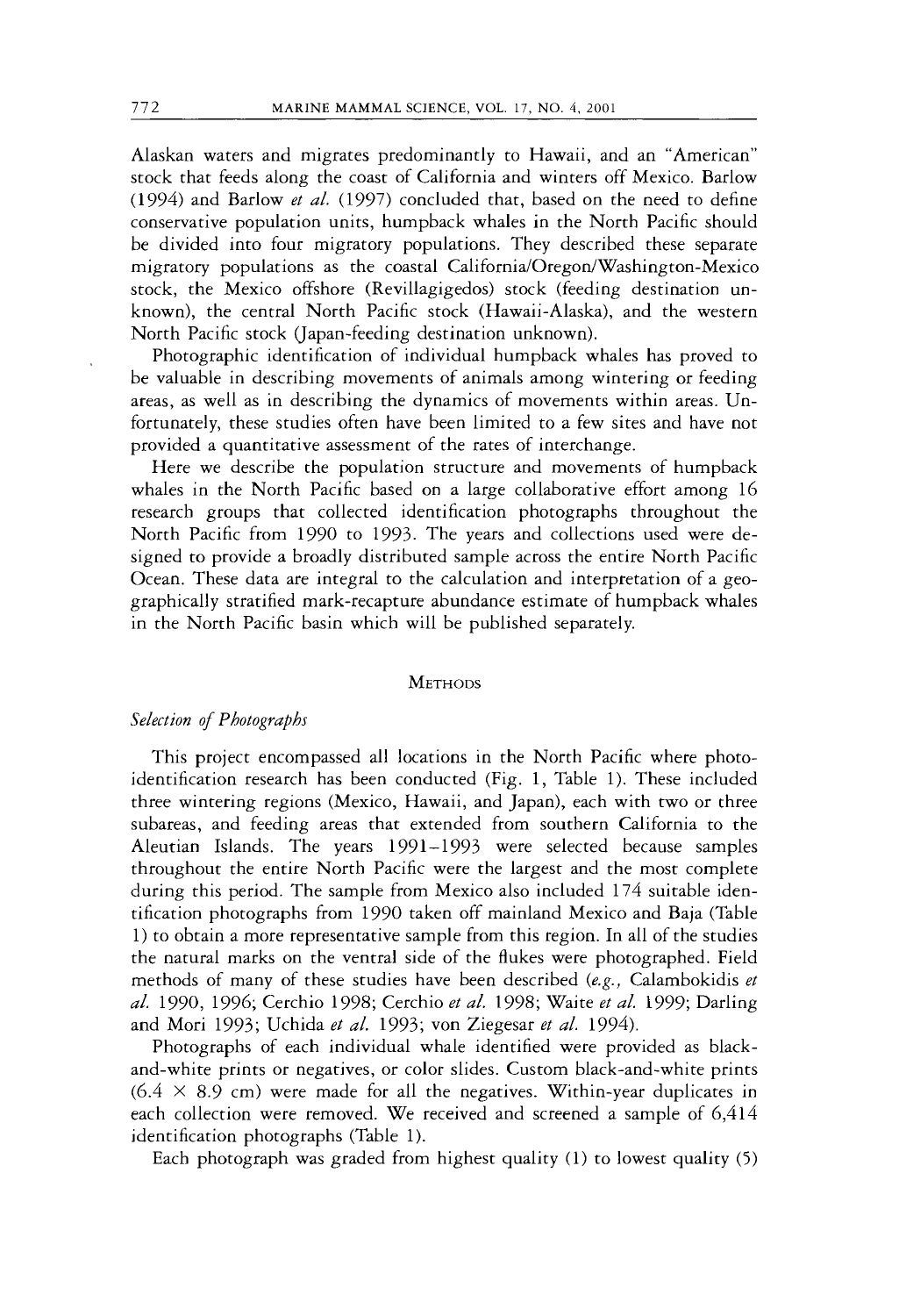

Locations where photographic identification data were collected that were Figure 1. used in this study.

using a uniform set of criteria to select the sample of photographs used for the comparison. Quality was judged on each of six variables: the proportion of the fluke that was visible, fluke angle (i.e., how perpendicular it was to the water), the lateral angle of the photographer, the sharpness and grain, fluke size on print, and the photographic quality (lighting, exposure, and contrast). Because some of these measures were clearly subjective, photograph archetypes for the different codes were used during the scoring process. Photographs that were graded a  $4$  or  $5$  in any category or that received a  $3$  in three or more categories were rejected. Selected and rejected photographs were then checked visually and recoded in certain cases where photographs appeared to have been scored incorrectly. Before the comparison began, all photographs from each collection were divided into five subcategories based on the proportion of light and dark coloration of the flukes. Photographs of calf flukes were excluded because markings have the potential to change in the first year (Carlson et al. 1990). Of the 6,414 identification photographs obtained, 3,650 were selected for comparison (Table 1).

# Comparison of Photographs

Two matching teams made independent comparisons of the entire collection. Photographs were compared based on the coloration, trailing edge, scars and other markings on the flukes. At least one member of each team compared each photograph to all other photographs. Another redundancy built into the process was that photographs, once compared, were returned to the sample. Therefore, there were two opportunities for each team to match two photographs (except for the 1990 Mexico photographs which were added later in the process). Matches were recorded independently and were not discussed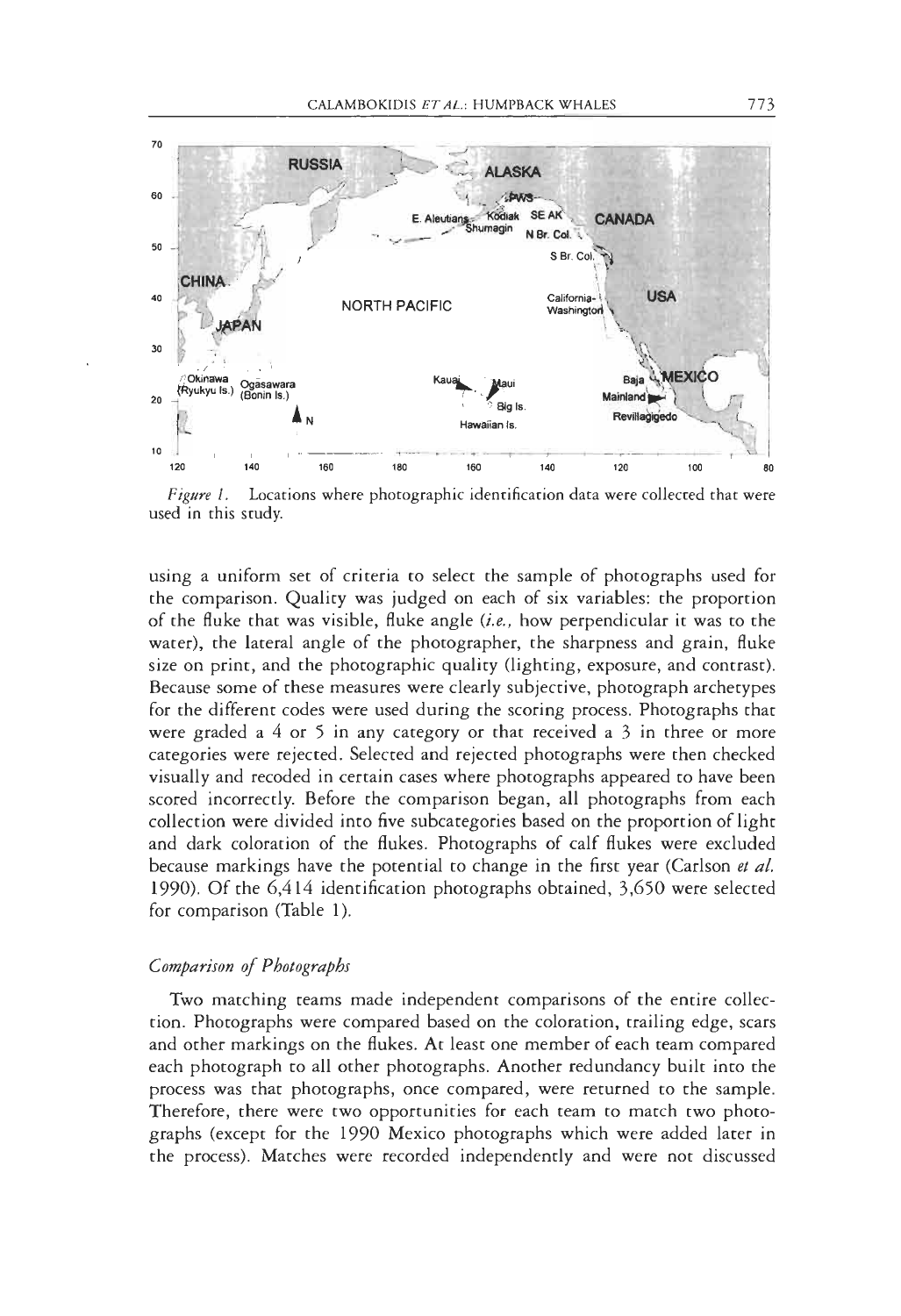|                |                           |                       | Photos         |                    |               | Year*   |       |          |       |  |
|----------------|---------------------------|-----------------------|----------------|--------------------|---------------|---------|-------|----------|-------|--|
| Region<br>code | Location                  | Collecror             | submit-<br>ted | Photos<br>selected | Unique<br>IDs | 1990*** | 1991  | 1992     | 1993  |  |
|                | Revillagigedo             | Jacobsen, UNAM, UABCS | 250            | 168                | 159           |         | 158   | 10       | 0     |  |
|                | Mainland Mexico           | <b>UNAM</b>           | 193            | 139                | 138           | 131     | 4     | 4        |       |  |
|                | Baja                      | <b>UABCS</b>          | 408            | 255                | 233           | 43      | 56    | 100      | 56    |  |
|                | Hawaii-Big Is.            | KBMML                 | 1,184**        | 433                | 401           |         | 175   | 74       | 184   |  |
|                | Hawaii-Maui               | <b>HWRF</b>           | 744            | 393                | 368           |         | 117   | 114      | 162   |  |
| $\circ$        | Hawali-Kauai              | S. Cerchio            | 929**          | 386                | 375           |         | 101   | 137      | 148   |  |
|                | Ogasawara                 | OMC                   | 576            | 360                | 257           |         | 110   | 136      | 114   |  |
| 8              | Okinawa                   | OEA, WWF              | 129            | 88                 | 63            |         | 30    | 23       | 35    |  |
| 9              | California & Washington   | <b>CRC</b>            | 917            | 694                | 454           |         | 190   | 316      | 188   |  |
| 10             | Southern British Columbia | CWR, CRC              | 17             | 13                 | 14            |         | 11    | $\Omega$ |       |  |
| 11             | Northern British Columbia | G. Ellis              | 76             | 64                 | 59            |         |       | 23       | 39    |  |
| 12             | Southeast Alaska          | GBNP, J. Straley      | 670            | 421                | 287           |         | 148   | 158      | 115   |  |
| 13             | Prince William Sound      | <b>NGOS</b>           | 180            | 135                | 87            |         | 45    | 64       | 26    |  |
| 14             | Kodiak Island             | NMML, NGOS            | 116            | 79                 | 76            |         |       | 43       | 35    |  |
| 15             | Shumagin Islands          | <b>NMML</b>           | 18             | 15                 | 15            |         |       | 4        |       |  |
| 16             | Eastern Aleutian Islands  | <b>NMML</b>           |                |                    |               |         |       |          |       |  |
|                | Total                     |                       | 6.414          | 3,650              | 2,993         | 174     | 1,148 | 1,213    | 1,115 |  |

*Table I.* Summary of photographs received and used by region in this comparison.

\* Year code reflects 1990-1993 except for some SEAK early winter sightings kept with their respective field season.<br>\*\* Includes several hundred within-year duplicates.

\*\*\* 1990 Mexico photogaphs included to increase sample size.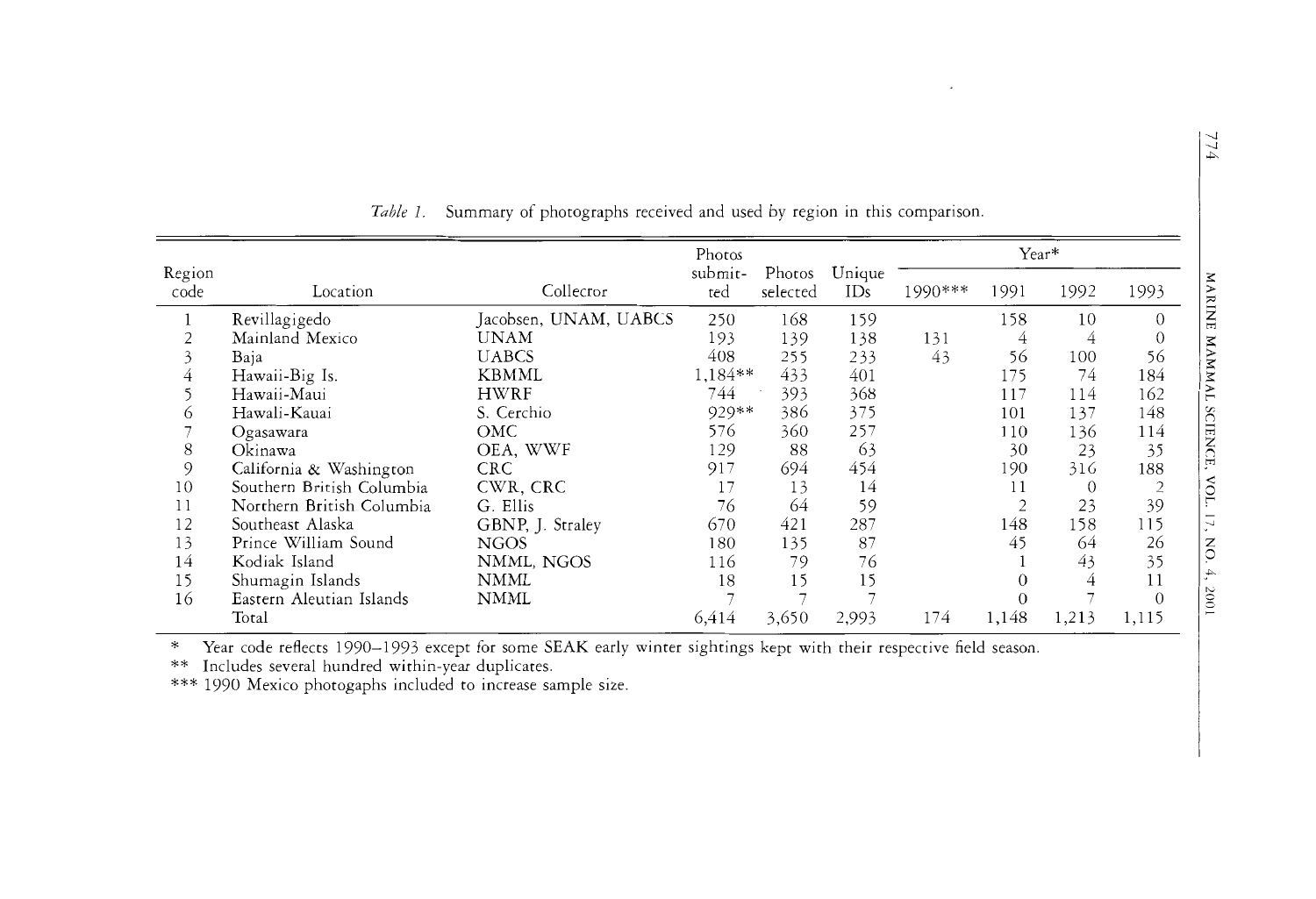among the team members. When the comparison was complete, all matches found by only one team were verified by the second team. Where a match suggested unusual or undocumented movements between locations, the photographs were checked a second time. The success rate of finding matches was calculated based on comparison of the matches found between the two independent teams, as well as their success in finding matches known by the contributing teams (but to which the matchers were blind).

# *Match* Index

A match index was calculated to provide a relative measure of the amount of movement between regions. We used the match index for various combinations of years. This index (previously termed "Interchange Index") is basically the inverse of the Petersen capture-recapture index and has been previously used to examine the rate of interchange of humpback whales among areas (e.g., Baker et *a/.* 1986; Urbin et *a/.* 1999, 2000). Let

- $a_i$  = number of marked releases at time 1 in region *i*,  $i = 1, \ldots, R$ ,
- $n_i$  = number examined for marks at time 2 in region j,

 $m_{i\rightarrow j}$  = marked recaptures in region *j* originally marked in region *i*,

 $p_i$  = probability of capture in region j,

 $\theta_{i \to i}$  = probability that a marked release from region *i* moves to region *j*,

 $N_i$  = population abundance in region j.

The match index can be written

$$
I_{i \to i} = [m_{i \to i'}(a_i, n_i)] \times 1,000.
$$
 (1)

The expected value of this index can be found in a straightforward manner. First, the expected value of the number of marked recaptures is  $E(m_{i\rightarrow i})$  =  $a_i \theta_{i \to i} p_i$ , because the expected number of marked recaptures is the number originally marked in region  $i$  that move to region  $j$  and that are captured there. If a simple random sample is taken at time 2, then the probability of capture is  $p_j = n_j/N_j$ . By combining these relationships, the expected value of the index is

$$
E(I_{i\to j}) = \theta_{i\to j}/N_j \times 1{,}000,
$$
 (2)

which shows that the expected value of the index is directly proportional to the movement probability and inversely proportional to abundance. A high value of this index occurs as a result of a small population being present or a small movement probability, while a low value occurs due to either a large population or an unlikely interchange of animals. Note that if  $i = j$ , then the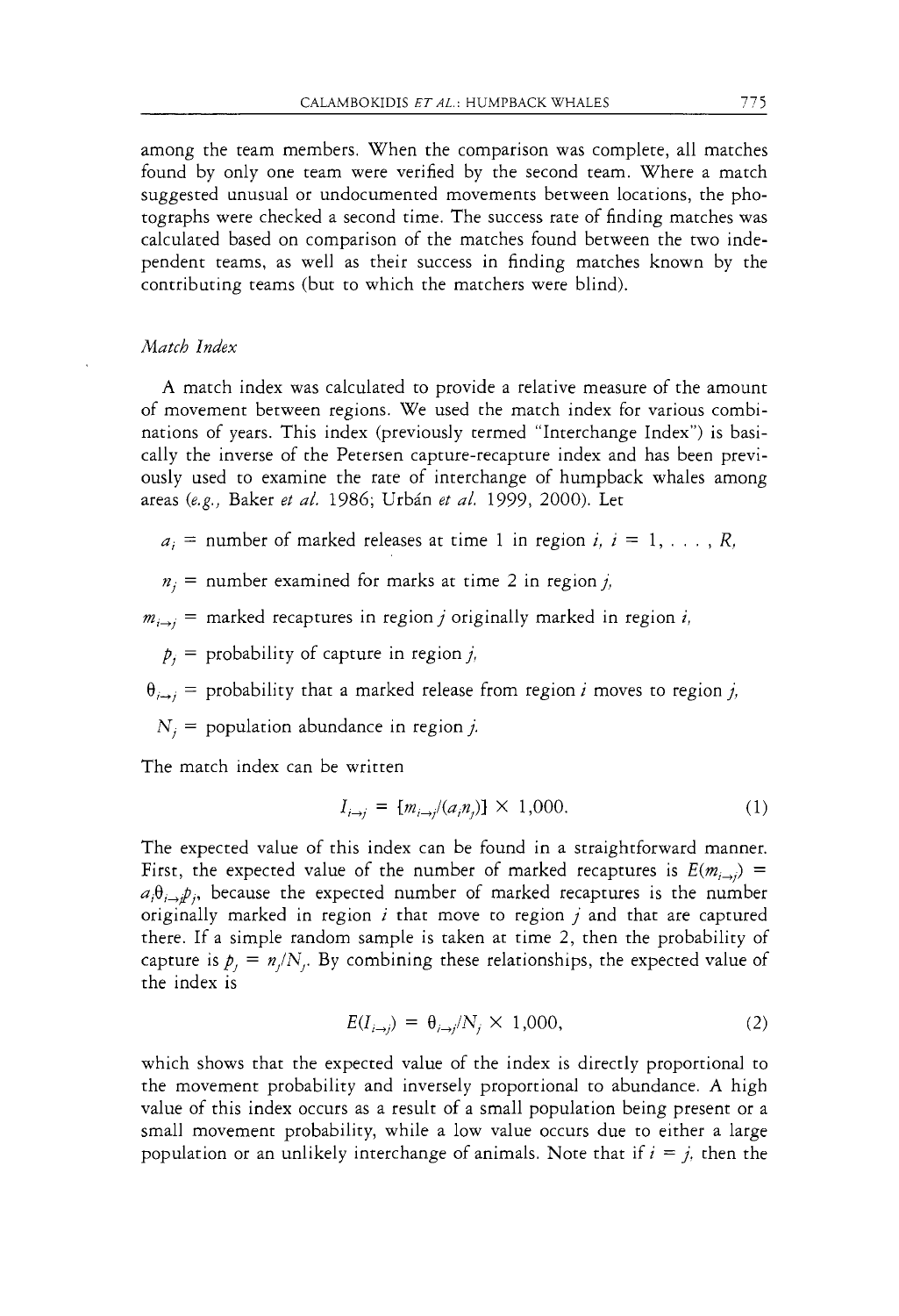movement probability is the probability of remaining in the same region, and the index is a relative measure of return.

Means of multiple match indices are accompanied with the standard error for the estimates (based on the variation in the observed values without a calculation of their inherent variance).

#### **RESULTS**

## *Evaluation* of *Matching Success*

Of our sample of 3,650 photographs, there were 1,220 pairs of matches found by one or both teams. Each team found 93%-94% (1,141 and 1,149) of the matches. A Peterson capture-recapture calculation (using total matches found by each team as  $n_1$  and  $n_2$  and the number of these found in common by both teams as  $m_{12}$ ) yielded an estimate that 99.6% of the matches would have been found by at least one team. This estimate, however, is biased upwards because matches found by each team were not truly independent events; some whales were easier or harder to match than others for both teams. We also measured our success in finding matches that were known by the contributors but to which our teams were blind. These were generally interyear matches within their collections that they had a high degree of success finding because of their familiarity with their smaller collections. Of the 620 matches provided to us by the contributors (involving whales in our comparison), 599 (97%) were found by one or both teams. This is a more unbiased assessment of our matching success rate. The 21 matches missed by our teams were included in our analyses (total of 1,241 matches) but no other correction was made for the low rate of missed matches.

## *Total Matches and Unique Whales*

Based on matches found, our sample of 3,650 photographs represented 2,712 unique whales, 2,003 seen only once and 709 whales seen two to five times (Table 2). Of the 1,241 pairs of matches, those involving whales seen within the same region were more common than those between regions and accounted for 808 (65%) of the matches. Because catalogs from each area had been already internally compared and duplicate photographs eliminated, most of these matches were of whales seen in different years in the same area. A disproportionate number of resightings was made in feeding areas (550) compared to wintering regions (258). The rate of resightings within a region or area (as measured by the match index, Table 3) varied, with highest resighting rates at the two subareas off Japan and at most feeding areas (Prince William Sound, southeastern Alaska, British Columbia, and California-Washington). Whales identified off Kodiak and in the western Gulf of Alaska were the only feeding-area samples with low resighting rates. Rates of among-year resightings within regions reflect the size of the overall population being sampled and the degree of site fidelity.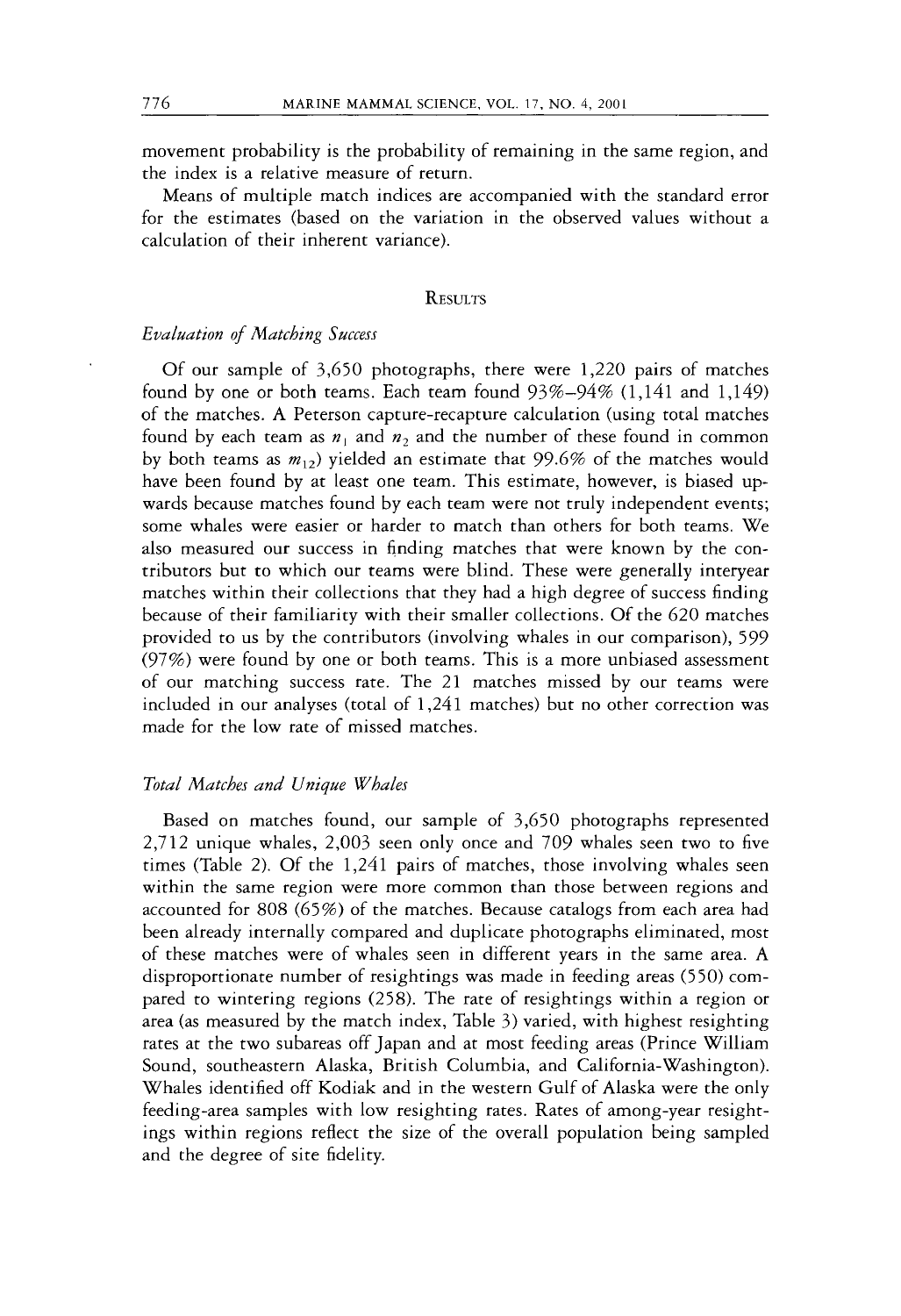| photographs used (Photo) and unique identifications (IDs) are shown.<br>Table 2. Number of ind |                                                                                                                                                                                                                                                                                                                                                                                                                                        | ividual whales seen multiple times in the same region or in more than one region. Number of acceptable quality |                |                          |                           |              |                     |    |                 |    |                                       |     |                         |    |      |              |   |
|------------------------------------------------------------------------------------------------|----------------------------------------------------------------------------------------------------------------------------------------------------------------------------------------------------------------------------------------------------------------------------------------------------------------------------------------------------------------------------------------------------------------------------------------|----------------------------------------------------------------------------------------------------------------|----------------|--------------------------|---------------------------|--------------|---------------------|----|-----------------|----|---------------------------------------|-----|-------------------------|----|------|--------------|---|
| Region                                                                                         | Abrev.                                                                                                                                                                                                                                                                                                                                                                                                                                 | Photo                                                                                                          | Ă              | Rev. Mnl.                |                           | Baja         | Big<br>$\mathbf{z}$ |    | Maui Kuai Ogas. |    | Okin.                                 | ₹   | WA SBC NBC Seak PWS ak  |    | Kodi | Shum. Aleut. |   |
| Revillagigedo<br>Mainland Mexico<br>Baja                                                       | $\begin{array}{l} \texttt{k.c.} \\ \texttt{M.d.} \\ \texttt{M.d.} \\ \texttt{M.d.} \\ \texttt{M.d.} \\ \texttt{M.d.} \\ \texttt{M.d.} \\ \texttt{M.d.} \\ \texttt{M.d.} \\ \texttt{M.d.} \\ \texttt{M.d.} \\ \texttt{M.d.} \\ \texttt{M.d.} \\ \texttt{M.d.} \\ \texttt{M.d.} \\ \texttt{M.d.} \\ \texttt{M.d.} \\ \texttt{M.d.} \\ \texttt{M.d.} \\ \texttt{M.d.} \\ \texttt{M.d.} \\ \texttt{M.d.} \\ \texttt{M.d.} \\ \texttt{M.d.$ | 168                                                                                                            | 59             |                          |                           |              |                     |    |                 |    |                                       |     |                         |    |      |              |   |
|                                                                                                |                                                                                                                                                                                                                                                                                                                                                                                                                                        | 555588889505565                                                                                                |                |                          |                           |              |                     |    |                 |    |                                       |     |                         |    |      |              |   |
|                                                                                                |                                                                                                                                                                                                                                                                                                                                                                                                                                        |                                                                                                                |                |                          |                           | $\mathbf{S}$ |                     |    |                 |    |                                       |     |                         |    |      |              |   |
| Hawaii-Big Island                                                                              |                                                                                                                                                                                                                                                                                                                                                                                                                                        |                                                                                                                |                |                          |                           |              | $\frac{1}{2}$       |    |                 |    |                                       |     |                         |    |      |              |   |
| Hawaii-Maui                                                                                    |                                                                                                                                                                                                                                                                                                                                                                                                                                        |                                                                                                                |                |                          |                           |              |                     |    |                 |    |                                       |     |                         |    |      |              |   |
| Hawaii-Kauai                                                                                   |                                                                                                                                                                                                                                                                                                                                                                                                                                        |                                                                                                                |                |                          |                           |              | $\tilde{5}$         | 32 | $\mathbf{S}$    |    |                                       |     |                         |    |      |              |   |
|                                                                                                |                                                                                                                                                                                                                                                                                                                                                                                                                                        |                                                                                                                |                |                          |                           |              |                     |    |                 | 82 |                                       |     |                         |    |      |              |   |
| Ogasawara<br>Okinawa                                                                           |                                                                                                                                                                                                                                                                                                                                                                                                                                        |                                                                                                                |                |                          |                           |              |                     |    |                 |    |                                       |     |                         |    |      |              |   |
|                                                                                                |                                                                                                                                                                                                                                                                                                                                                                                                                                        |                                                                                                                |                |                          | $\circ$ $\approx$ $\circ$ | $\tilde{e}$  |                     |    |                 |    | $\frac{2}{3}$                         | 197 |                         |    |      |              |   |
| California-Washington<br>S British Columbia<br>N British Columbia<br>Southeast Alaska          |                                                                                                                                                                                                                                                                                                                                                                                                                                        |                                                                                                                |                | $\overline{\phantom{0}}$ |                           |              |                     |    |                 |    |                                       |     |                         |    |      |              |   |
|                                                                                                |                                                                                                                                                                                                                                                                                                                                                                                                                                        |                                                                                                                |                | $\circ$                  |                           |              | P                   | P  | $\circ$         |    |                                       |     |                         |    |      |              |   |
|                                                                                                |                                                                                                                                                                                                                                                                                                                                                                                                                                        |                                                                                                                |                |                          |                           |              | 25                  | 23 | $\overline{18}$ |    |                                       |     |                         | 50 |      |              |   |
| Prince William Sound                                                                           |                                                                                                                                                                                                                                                                                                                                                                                                                                        |                                                                                                                |                |                          |                           |              |                     |    |                 |    |                                       |     |                         |    |      |              |   |
| Kodiak                                                                                         |                                                                                                                                                                                                                                                                                                                                                                                                                                        |                                                                                                                |                |                          |                           |              |                     |    |                 |    |                                       |     |                         |    |      |              |   |
| Shumagin Is.<br>Eastern Aleutians                                                              |                                                                                                                                                                                                                                                                                                                                                                                                                                        |                                                                                                                |                |                          |                           |              |                     |    |                 |    | $\circ \circ \circ \circ \circ \circ$ |     | <u>nooooo</u><br>nooooo |    |      |              |   |
|                                                                                                |                                                                                                                                                                                                                                                                                                                                                                                                                                        |                                                                                                                |                |                          |                           |              | √ ○                 |    | 0               |    |                                       |     |                         |    |      | $\circ$      | 0 |
| Total                                                                                          |                                                                                                                                                                                                                                                                                                                                                                                                                                        | 3,650                                                                                                          | 2,993<br>2,712 |                          |                           |              |                     |    |                 |    |                                       |     |                         |    |      |              |   |
| Total unique                                                                                   |                                                                                                                                                                                                                                                                                                                                                                                                                                        |                                                                                                                |                |                          |                           |              |                     |    |                 |    |                                       |     |                         |    |      |              |   |

CALAMBOKIDIS ET AL.: HUMPBACK WHALES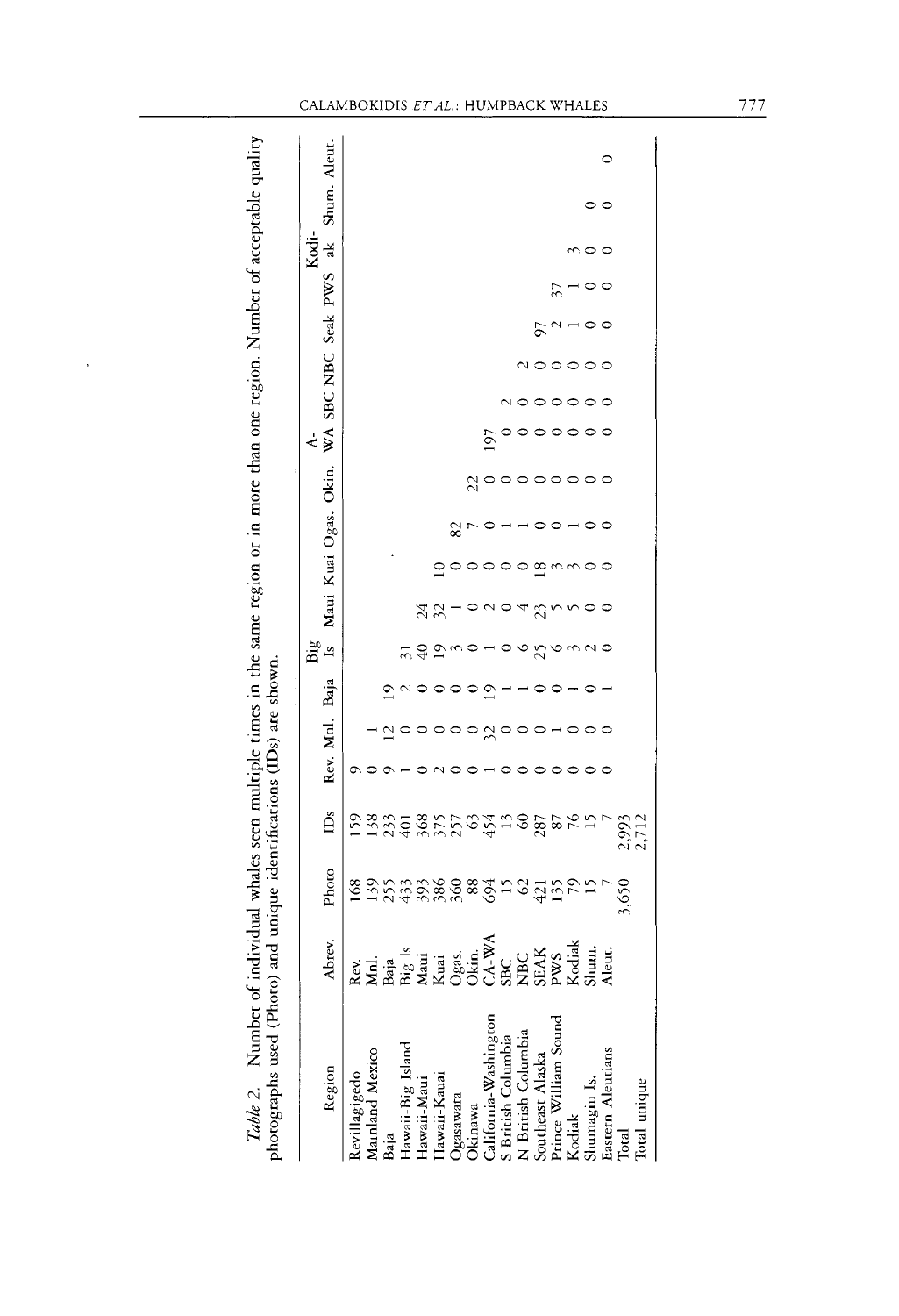| Code       | Location                | n(yr) | Index | <b>SE</b> |
|------------|-------------------------|-------|-------|-----------|
|            | Revillagigedo           |       | 1.32  |           |
|            | Mainland Mexico         |       | 0.95  | 0.95      |
|            | Baja                    | ั (า  | 1.00  | 0.24      |
|            | Hawaii-Big Island       | 3     | 0.27  | 0.02      |
|            | Hawaii-Maui             |       | 0.39  | 0.09      |
|            | Hawaii-Kauai            |       | 0.25  | 0.05      |
|            | Ogasawara               |       | 2.89  | 0.10      |
| 8          | Okinawa                 |       | 11.64 | 3.09      |
| 9          | California & Washington |       | 1.82  | 0.04      |
| $10 \& 11$ | British Columbia        |       | 2.12  | 0.66      |
| 12         | Southeast Alaska        |       | 2.80  | 0.20      |
| 13         | Prince William Sound    |       | 10.72 | 1.05      |
| 14         | Kodiak                  |       | 0.66  | 0.66      |
| 15 & 16    | Shum./Aleut.            |       | 0.00  |           |

Big Island-Maui 6 0.306 0.102 Table 3. Match index among years for each location sampled. British Colur and W. Gulf of Alaska pooled due to sample size.

#### Interchange Among and Within Wintering Regions

Within-region movements-Movements and interchange among the three Hawaii subareas was extensive (Table  $2$ ,  $4$ ). The same whales were seen in multiple subareas both in the same year and in different years. The mean match index for whales at the same subarea in different years (0.306) was only slightly higher than that between subareas in different years (0.264). This indicates that whales were equally likely to return to a different subarea as they were

Table 4. Match indices for different combinations of years and regions for three subareas in Hawaii 1991-1993. Same area in different year values were averaged for three combinations of years (1991-1992, 1991-1993, 1992-1993) at each subarea. Different areas in same year values were averaged for pairs of subareas for three sample years (1991, 1992, 1993). Different areas in different year values were pooled for each pair of subareas in combinations of different years.

| Samples                      | $\boldsymbol{n}$ | Mean  | <b>SE</b> |
|------------------------------|------------------|-------|-----------|
| Same area in different years | 9                | 0.306 | 0.038     |
| Big Island                   |                  | 0.271 | 0.024     |
| Maui area                    |                  | 0.395 | 0.089     |
| Kauai                        |                  | 0.253 | 0.054     |
| Different areas in same year |                  | 0.138 | 0.042     |
| Big Island-Maui              | 3                | 0.254 | 0.057     |
| Maui-Kauai                   |                  | 0.108 | 0.078     |
| Big Island-Kauai             |                  | 0.053 | 0.036     |
| Different areas and years    | 18               | 0.264 | 0.043     |
| Big Island-Maui              |                  | 0.306 | 0.102     |
| Maui-Kauai                   | O)               | 0.276 | 0.062     |
| Big Island-Kauai             | $\circ$          | 0.211 | 0.062     |
| All                          | 36               | 0.243 | 0.027     |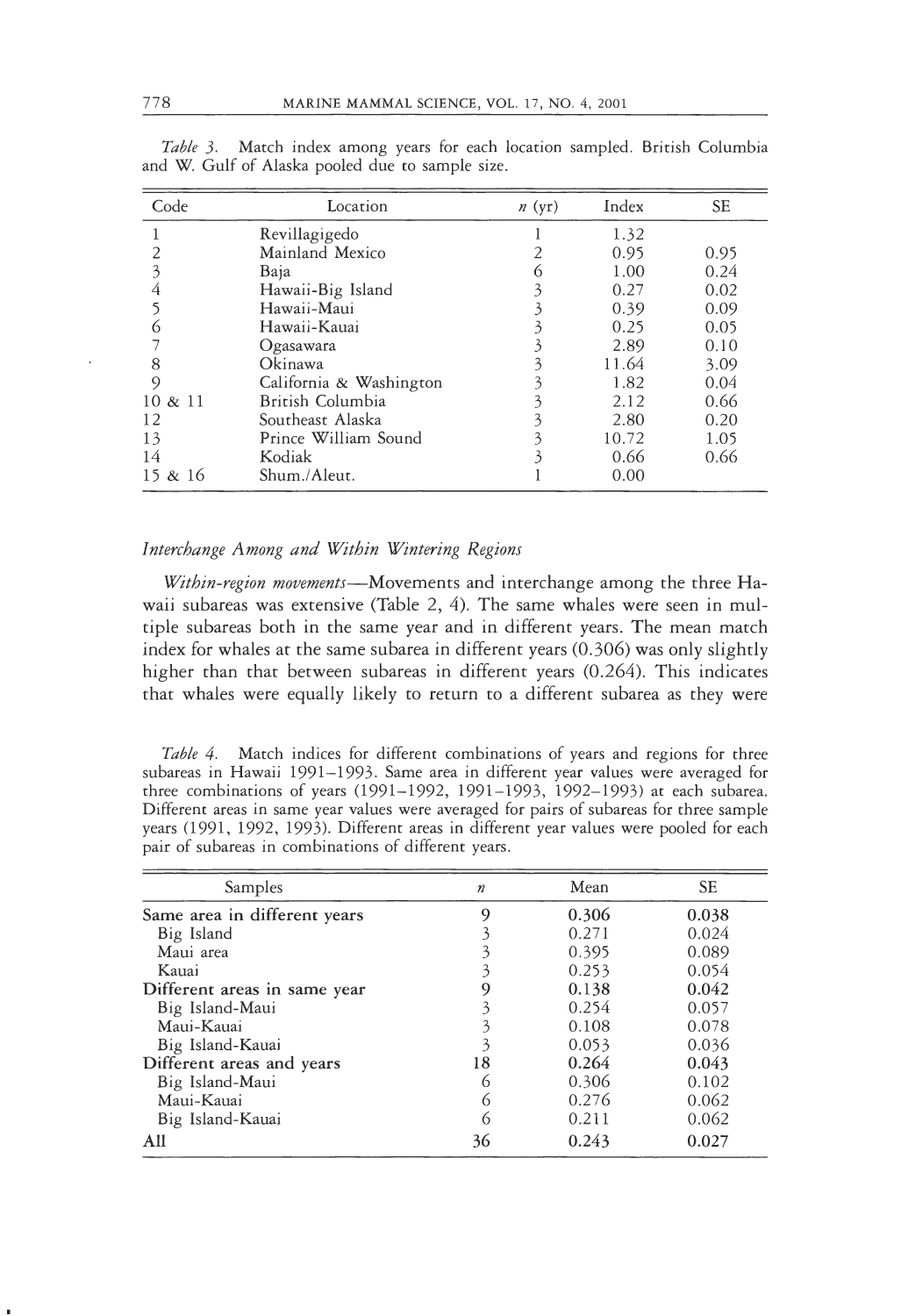| Samples                      | $\boldsymbol{n}$ | Mean  | <b>SE</b> |
|------------------------------|------------------|-------|-----------|
| Same area in different years | 9                | 0.950 | 0.225     |
| Mainland                     |                  | 0.954 | 0.954     |
| Revillagigedos               |                  | 1.324 |           |
| Baja                         | $\circ$          | 0.997 | 0.240     |
| Different areas in same year |                  | 0.298 | 0.057     |
| Mnld-Baja                    |                  | 0.355 |           |
| Rev-Baja                     |                  | 0.241 |           |
| Different areas and years    |                  | 0.258 | 0.063     |
| Mnld-Baja                    |                  | 0.380 | 0.088     |
| Rev-Baja                     | 3                | 0.221 | 0.034     |
| Rev-Mnld                     |                  | 0.000 |           |
| All                          | 18               | 0.608 | 0.139     |

Table 5. Match indices for different combinations of years and regions for three subareas in Mexico 1990–1993 (see Table 4 for explanation). Small samples only used for within-area calculations.

to return to the same subarea in successive years. Only the among-subarea match index in the same year was lower (0.138), indicating whales were not as likely to travel to multiple subareas in the same year as they were to return to the same or a different subarea in a different year.

Interchange among the Mexico subareas was less extensive and showed some clear preferred directions of interchange, although sampling among subareas and years was incomplete (Table 5). The highest index values were obtained for whales returning to the same subarea in different years (0.95). No interchange was seen between the mainland Mexico and Revillagigedo subareas, although large samples (more than 100 individuals) were available only for 1991 from the Revillagigedos and 1993 from mainland Mexico. Interchange among subareas was most common between mainland and Baja, both for the same year and among years (match indices of 0.355 and 0.380, respectively). Interchange between the Revillagigedos and Baja was only slightly lower (0.221 and 0.241). This suggests that Baja may be primarily a migratory corridor where whales from both the Revillagigedos and mainland overlap. Thus, the Baja subarea was more representative of the Mexico wintering region as a whole than either of the other two subareas. The sample from Baja was larger and included four years  $(1990-1993)$  compared to only the single-year large samples from the other two subareas.

Off Japan the match index for different years in the same subarea was much higher than that within Mexico and Hawaii, indicating a high rate of return of a small population (Table 6). This was especially true off Okinawa where the index was four times higher than off Ogasawara (11.6 vs. 2.9). Although movement between these two subareas was documented in both the same year and in different years, the match index was more than an order of magnitude lower than that for return to the same subarea in different years.

Interchange between regions-Interchange between wintering regions was seen, but occurred infrequently. The match indices between any two wintering re-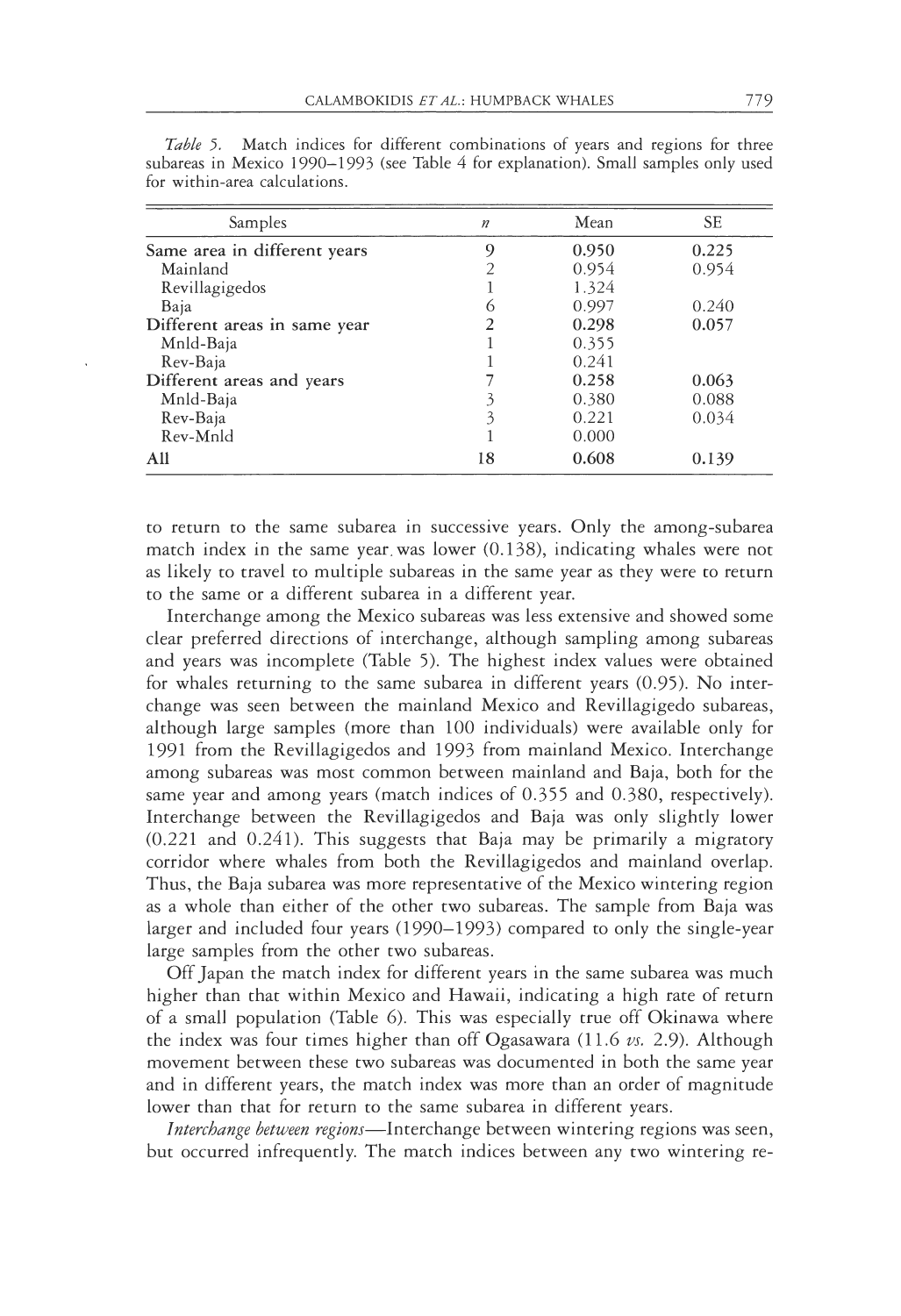| <b>Samples</b>               | n  | Mean   | SЕ    |
|------------------------------|----|--------|-------|
| Same area in different years | 6  | 7.265  | 2.395 |
| Okinawa                      |    | 11.636 | 3.093 |
| Ogasawara                    |    | 2.893  | 0.096 |
| Different areas in same year |    |        |       |
| Okin.-Ogas.                  | 3  | 0.167  | 0.167 |
| Different areas and years    |    |        |       |
| Okin.-Ogas.                  | 6  | 0.244  | 0.084 |
| All                          | 15 | 3.037  | 1.293 |

*Table 6.* Match indices for different combinations of years and locations for 2 subareas in Japan 1991-1993 (see Table *4* for explanation).

gions were one to two orders of magnitude lower than the among-year rate for the same region (Table 7). Six transits of five individual whales were documented between Mexico and Hawaii: three of these whales traveled between the Revillagigedos and Hawaii and two between Baja and Hawaii. Four transits of three whales were found between Hawaii and Japan (Fig. 2). One whale made multiple transits between Hawaii and Japan (Maui in 1991, Ogasawara in 1992, and off the Big Island of Hawaii in 1993). None of these whales were seen in more than one wintering region in the same year. No exchange was found between Mexico and Japan.

#### *Interchange Among Feeding Areas*

There was little interchange among different feeding areas. At five of the eight feeding areas, no between-area matches were found. Only four whales were found to have traveled to different feeding areas. Of the 287 whales photographed in southeastern Alaska, two were seen in Prince William Sound (87) and one was seen off Kodiak (69). Additionally, a single whale was seen

| Samples                        | $\boldsymbol{n}$ | Mean  | <b>SE</b> |
|--------------------------------|------------------|-------|-----------|
| Same region in different years |                  |       |           |
| Mexico                         | 6                | 0.518 | 0.103     |
| Hawaii                         | 3                | 0.257 | 0.032     |
| Japan                          | 3                | 2.365 | 0.090     |
| Different regions in same year |                  |       |           |
| Mexico-Hawaii                  | 3                | 0.000 | 0.000     |
| Hawaii-Japan                   | 3                | 0.000 | 0.000     |
| Mexico-Japan                   | 3                | 0.000 | 0.000     |
| Different regions and years    |                  |       |           |
| Mexico-Hawaii                  | 9                | 0.015 | 0.007     |
| Hawaii-Japan                   | O.               | 0.010 | 0.005     |
| Mexico-Japan                   | O)               | 0.000 | 0.000     |

*Table* 7. Match indices for different combinations of years and pooled wintering regions (see Table 4 for explanation).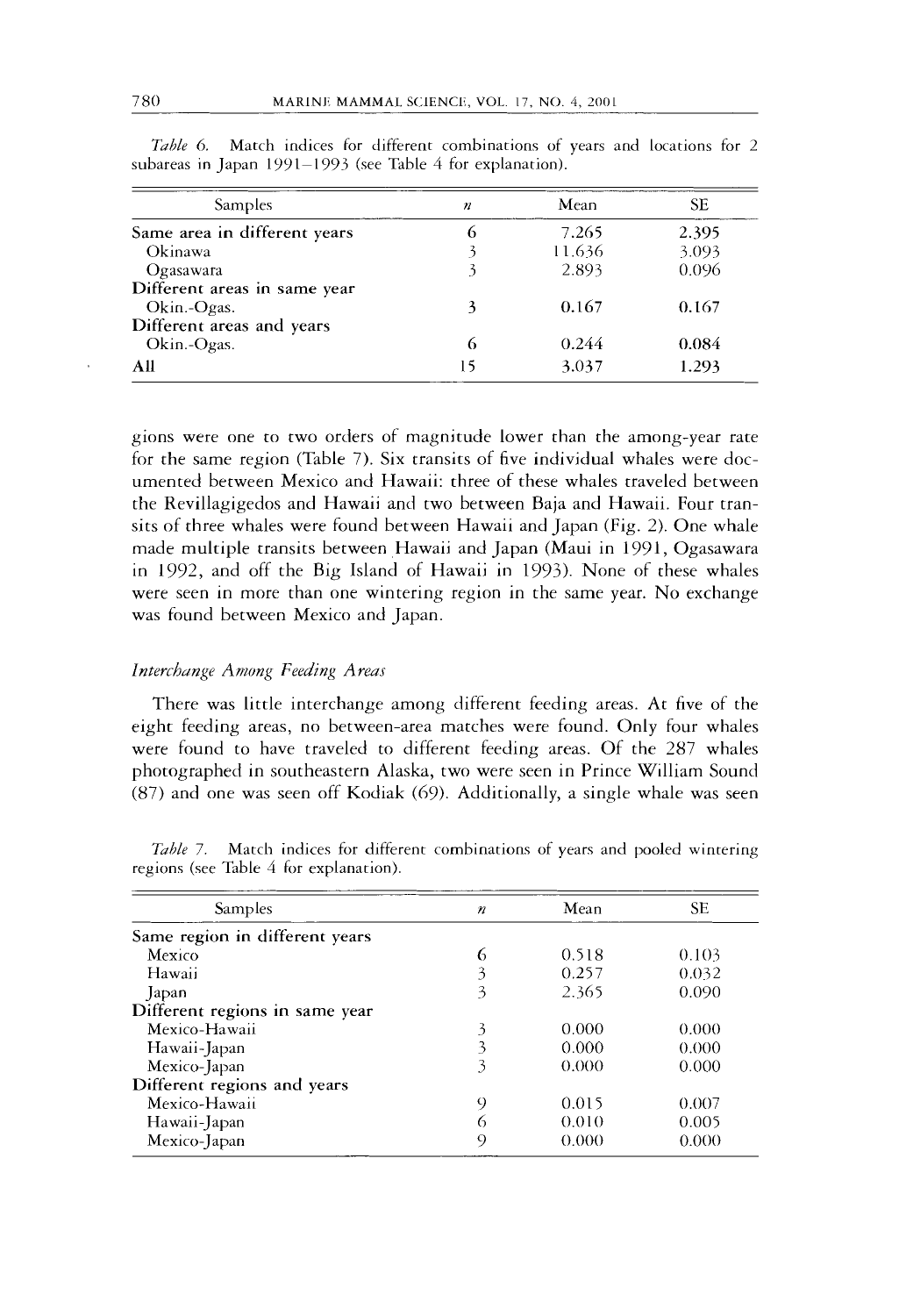

Figure 2. Interyear and interregion matches between the wintering regions off Japan, Hawaii, and Mexico. Numbers in boxes show number of individuals; numbers next to lines show number of whales that matched between years or regions.

both off Kodiak and in Prince William Sound. In all but one case these matches were of whales seen in different years. The exception was one animal that moved between Prince William Sound and southeastern Alaska in the same year (July and November 1992).

#### Migratory Movements

Whales from each of the three wintering regions were found at multiple feeding areas in the North Pacific (Fig. 3-5, Table 8). Additionally there were



Number of whales seen in Hawaii ( $n = 1,056$ ) that were also identified Figure 3. at other locations.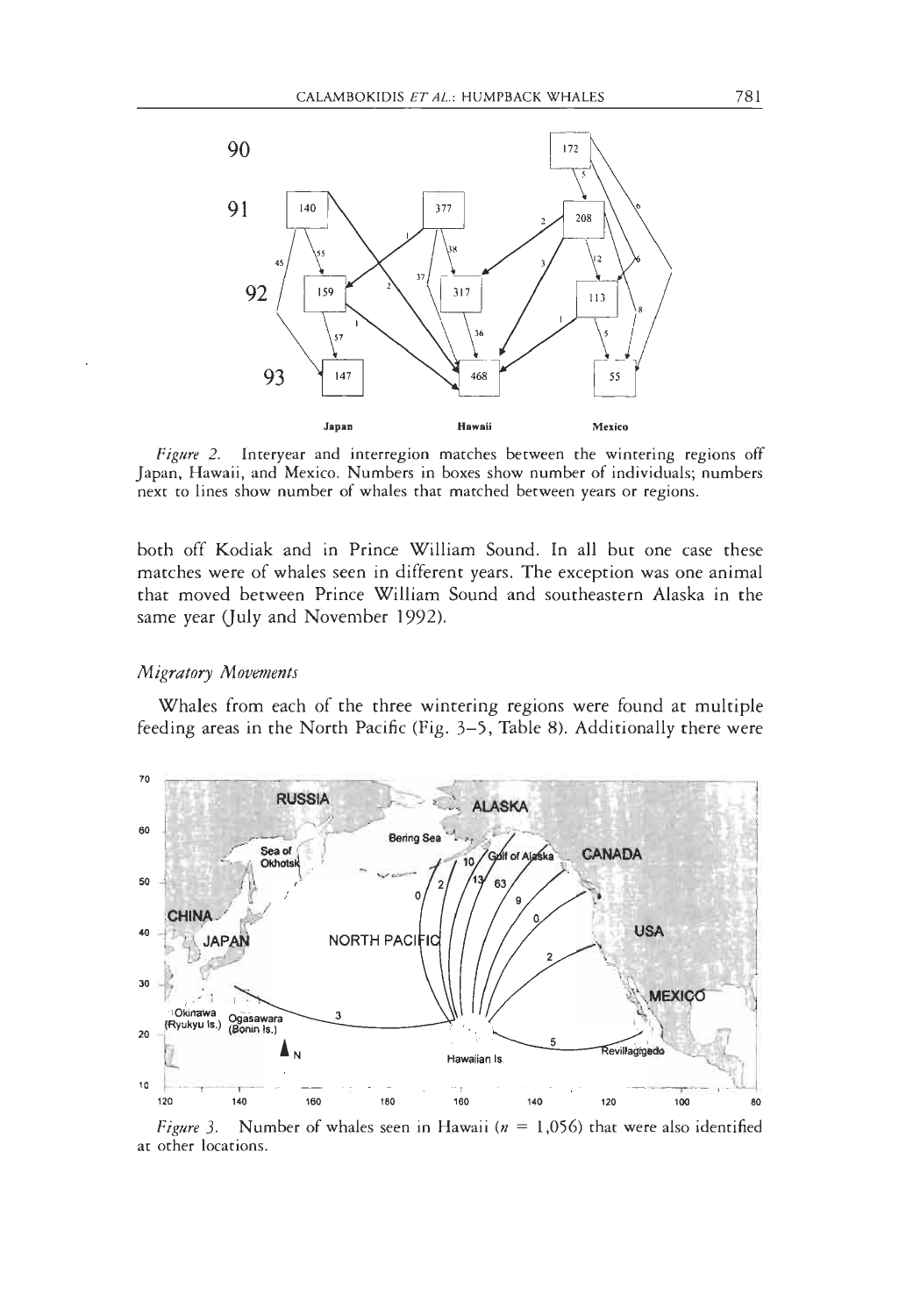

Figure 4. Number of whales seen off Mexico ( $n = 509$ ) that were also identified at other locations.

differences among subareas in the migratory destinations of whales wintering in Mexico and Japan.

Overall, whales photographed off Mexico were most likely to be resighted off California (match index =  $0.208$ ), although they were also seen off northern and southern British Columbia, Prince William Sound, Kodiak and the Aleutian Islands (Fig. 4). Differences among subareas of Mexico were substantial, however (Table 8). Whales identified off mainland Mexico had a very high match index with California, those identified off Baja had an intermediate index with four different feeding areas, and those identified off the Revilla-



Figure 5. Number of whales seen off Japan ( $n = 313$ ) that were also identified at other locations.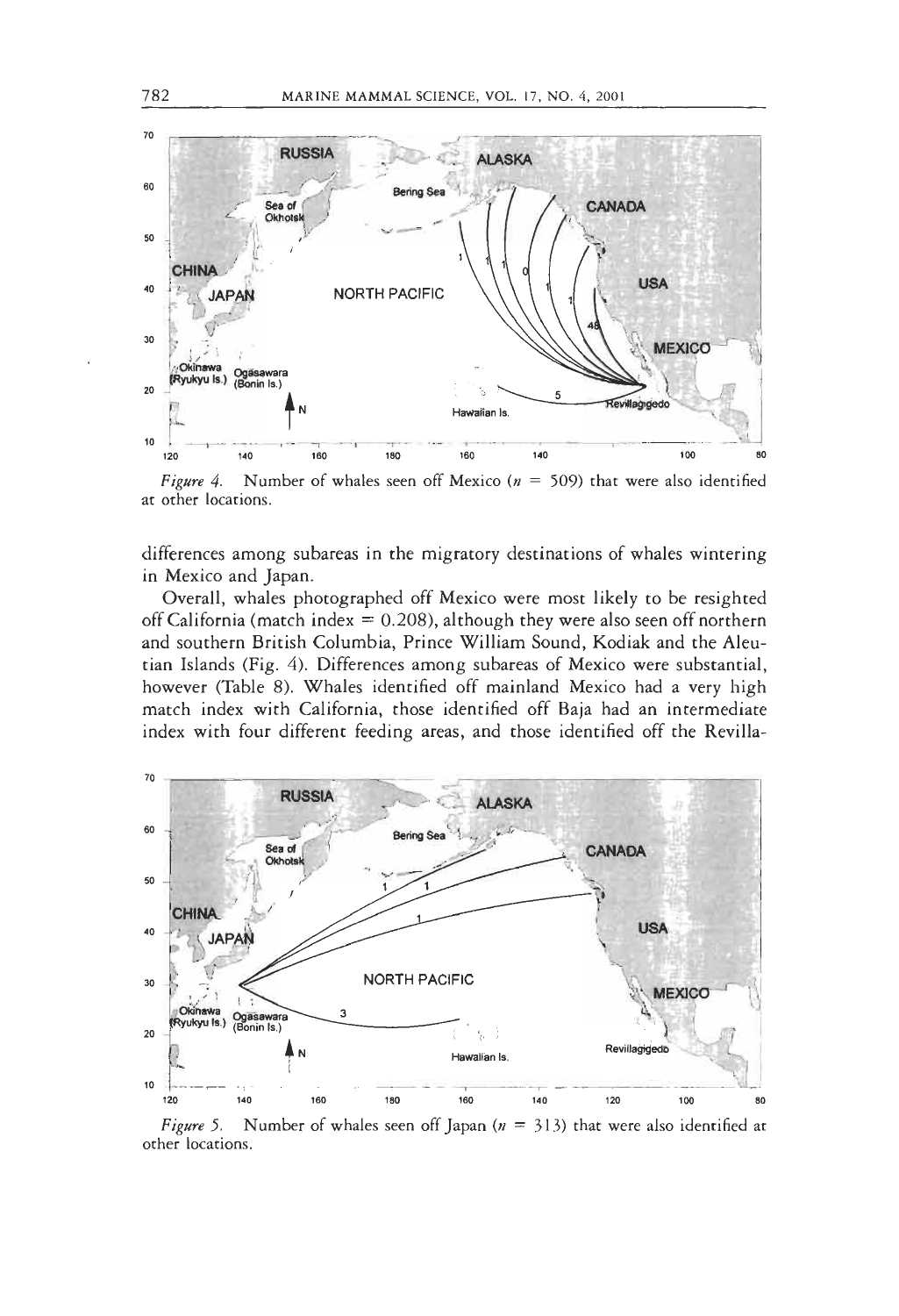|              |                  |       |                               |          |               |        | Wintering region |          |       |                  |              |           |
|--------------|------------------|-------|-------------------------------|----------|---------------|--------|------------------|----------|-------|------------------|--------------|-----------|
|              |                  | gedos | Revillagi- Mainland<br>Mexico | Baja     | All<br>Mexico | Big Is | Maui             | Kauai    | All   | Hawaii Ogasawara | Okina-<br>wa | All Japan |
| Feeding area | $\boldsymbol{n}$ | 159   | 138                           | 233      | 509           | 401    | 368              | 375      | 1,056 | 257              | 63           | 313       |
| $Ca-Wa$      | 454              | 0.01  | 0.51                          | 0.18     | 0.21          | 0.01   | 0.01             | $\Omega$ | 0.00  | $\Omega$         |              | $\theta$  |
| BC.          | 73               |       |                               | 0.12     | 0.05          | 0.20   | 0.15             | $\Omega$ | 0.12  | 0.11             |              | 0.09      |
| <b>SEAK</b>  | 287              |       |                               | $\theta$ | $\theta$      | 0.22   | 0.22             | 0.17     | 0.21  | $^{(1)}$         |              |           |
| <b>PWS</b>   | 87               |       | 0.08                          | $\Omega$ | 0.02          | 0.17   | 0.16             | 0.09     | 0.14  | 0                |              |           |
| Kodiak       | 76               |       |                               | 0.06     | 0.03          | 0.10   | 0.18             | 0.11     | 0.12  | 0.05             |              | 0.04      |
| Shum./Aleut. | 22               | 0     | $\Omega$                      | 0.20     | 0.09          | 0.23   | 0                |          | 0.09  | 0                |              | $\theta$  |

Table 8. Match indices among sampled feeding areas and wintering regions.

 $\sim 10^{-1}$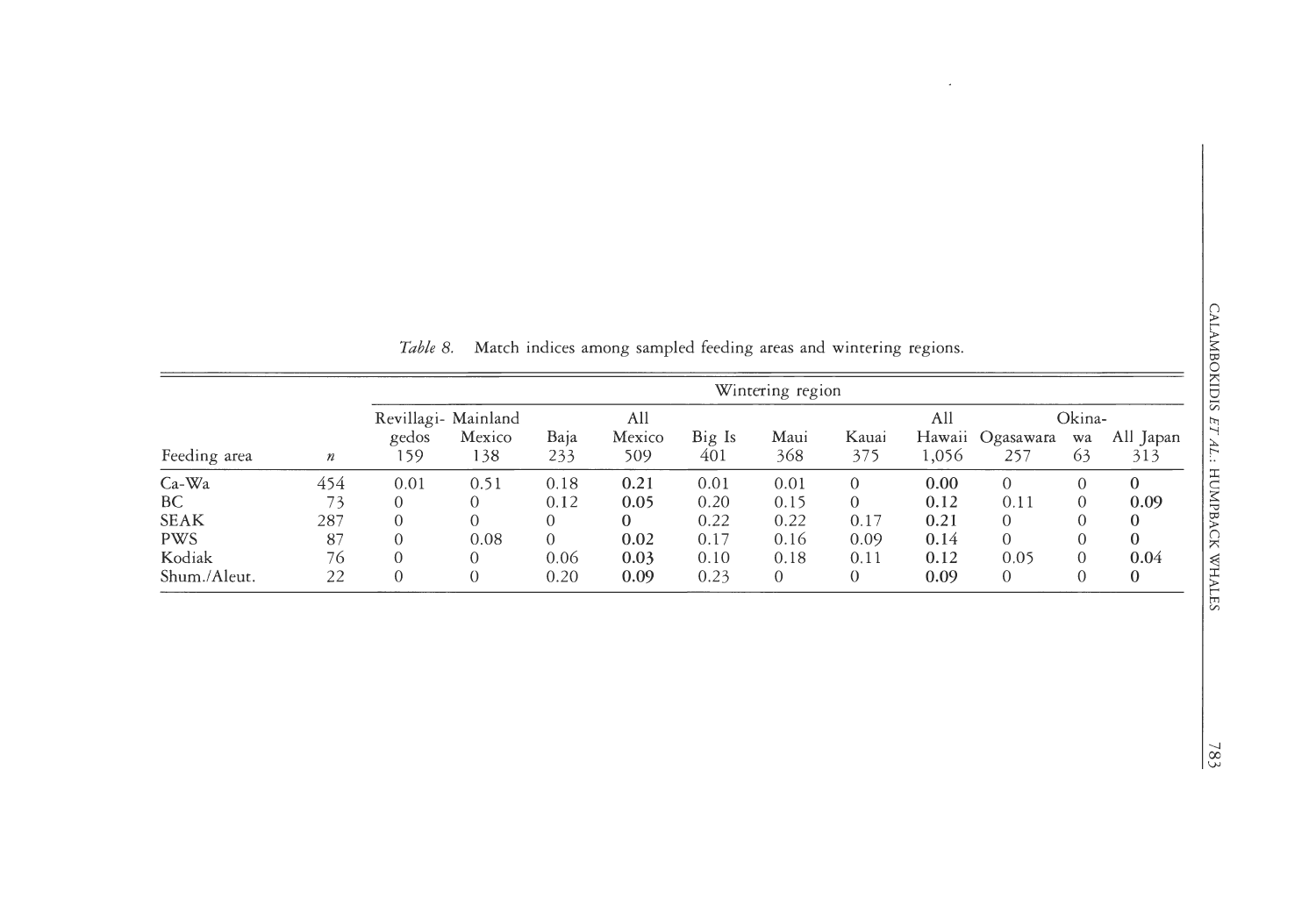gigedos had a low match index with all sampled feeding grounds. Of the 159 individuals photographed off the Revillagigedo Archipelago, only one was seen at any feeding area (off California).

Whales identified in all three subareas of Hawaii were seen in multiple feeding areas with the highest overall match index to southeastern Alaska (0.208, Fig. 3, Table 8). Whales identified off Hawaii were also observed off California, northern British Columbia, Prince William Sound, Kodiak Islands, and the Aleutian Islands (Fig. 3). There were no large differences in the match indices by subarea of Hawaii to the different Alaskan feeding areas. Of the 11 whales that were found to move between Hawaii and the easternmost feeding areas from California to British Columbia, none were from Kauai. This is significantly different than would be expected  $(\chi^2 = 6.4, df = 2, P < 0.05)$ if whales from each Hawaii subarea had an equal tendency to migrate to these feeding areas and may indicate that whales seen in the westernmost subarea of the Hawaiian Island chain are less likely to migrate to the easternmost feeding areas.

Only three whales were documented moving between the Japan wintering regions and feeding areas; these consisted of single matches to southern British Columbia, northern British Columbia, and Kodiak Island (Fig. 5, Table 8). All three of these whales were identified off Ogasawara; we found no matches for whales that had been seen off Okinawa.

Whales identified in a specific feeding area sometimes showed a clear preference for a wintering region (Table 8). Whales identified in southeastern Alaska showed a high match index with Hawaii and were not identified in any other wintering region (match index of 0). Whales identified off California, Oregon, and Washington were almost exclusively identified in Mexico, with only a few matches with Hawaii. For most other feeding areas, however, migrations were documented to multiple wintering regions. Whales identified off British Columbia, for example, showed a similar match index with Mexico, Hawaii, and Japan.

#### **DISCUSSION**

Movements of humpback whales between some regions have been examined by previous studies using a variety of methods. This study describes some movements that were unknown previously and also confirms many documented findings. Our primary contribution, however, is the use of a broad geographic scope and comparison of quantitative exchange rates among all wintering areas and all studied feeding areas for humpback whales in the North Pacific. This has shown that while the structure of humpback whale populations in the North Pacific is complex there are some clear, interpretable patterns.

#### *Site Fidelity and Interchange Among Wintering Regions*

While interchange of animals between wintering regions was documented, it occurred at a much lower rate compared to animals returning to the same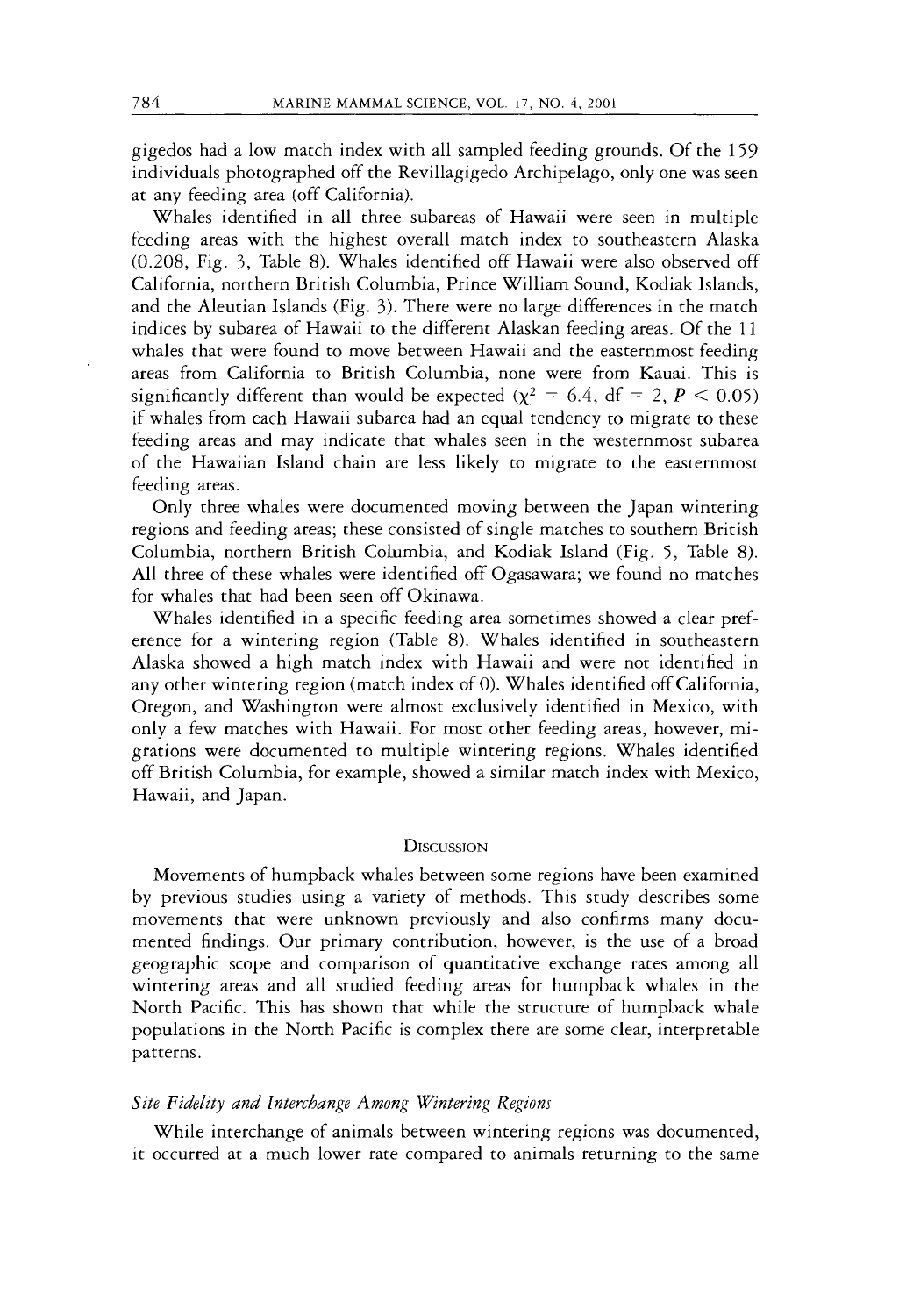wintering region. Movement between wintering regions has been reported previously between Hawaii and Japan (Darling and Cerchio 1993) and Mexico and Hawaii (Darling and Jurasz 1983, Darling and McSweeney 1985, Baker *et al.* 1986, Perry *et al.* 1990). While we also found these movements, we demonstrate that the rate of exchange among wintering regions is low, indicating fidelity to these regions.

The wide variations in interchange among subareas for the three primary wintering regions were consistent with the distances among them. Interchange was most extensive among Hawaii subareas where the distances were smallest (less than 500 km between all subareas), intermediate among Mexico subareas (500-800 km apart), and most limited among the Japan subareas (1,500 km apart). The high degree of interchange among subareas of the Hawaiian Islands found in this study and reported previously between some subareas (Baker and Herman 1981, Darling and Morowitz 1986, Darling and McSweeney 1985, Cerchio *et al.* 1998) supports the conclusion that the waters surrounding the Hawaiian Islands constitute one wintering region. For Mexico, movements among subareas were more stratified. Samples from this study were consistent with the larger sample analyzed by Urbán et al. (1999, 2000) that showed only a low rate of interchange between whales wintering along the mainland and those around the offshore Revillagigedo Islands. The Baja Peninsula, however, may serve as a migratory corridor for animals from both these subareas (Urb6n *et al.* 2000). Interchange among the two subareas sampled off Japan, reported previously in a small sample (Darling and Mori 1993, Uchida *et al.*  1993) and found in this study, occurred at a lower rate than expected if whales mixed randomly.

Humpback whales are probably also inhabiting regions that are unknown or unsampled. Humpback whales were hunted during the winter months at numerous other locations in the western North Pacific, even though whale occurrence off Taiwan, the Mariana Islands and the Marshall Islands is currently uncommon or unknown (Darling and Mori 1993). Humpback whales also winter at scattered locations along the Mexican mainland south of the subareas that have been sampled (Urbán and Aguayo 1987). One known wintering region not included in our sample is the coastal waters of Central America, especially Costa Rica and Panama (Steiger *et al.* 1991, Calambokidis *et al.* 2000). This is a region where humpback whales from the North Pacific mate and give birth to calves, although no photographs were available from 1991 to 1993 for this analysis. This region appears to be used by humpback whales that migrate almost exclusively from feeding areas off California, with limited evidence of interchange with whales wintering off mainland Mexico (Calambokidis *et a/.* 2000).

#### *Site Fidelity and Interchange among Feeding Areaj*

Site fidelity was strongest at the feeding areas. Resighting rates among years at most feeding areas were high and only limited between-area movements were seen. The low rate of among-year resightings for a few feeding areas such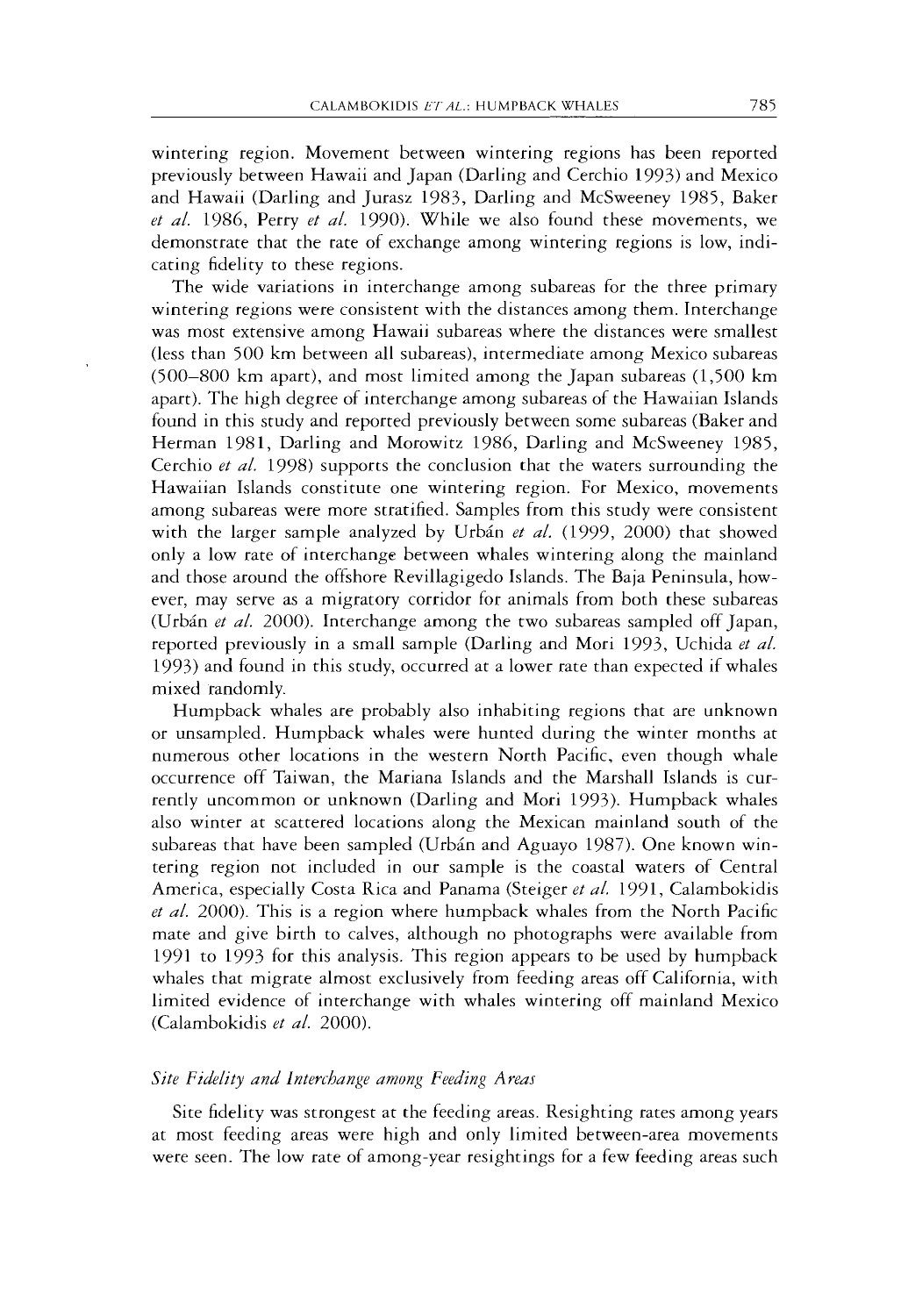as off Kodiak and in the western Gulf of Alaska probably reflects a combination of low effort and large number of whales, of which relatively few have been sampled. Brueggeman *et al.* (1988) reported a minimum estimate of 1,247 humpback whales based on ship surveys in the Shumagin-Kodiak Island area of the western Gulf of Alaska, an area from which we had only 91 identifications. Many of the areas in the North Pacific where whales feed are remote and have not been sampled.

Interchange between feeding areas in the North Pacific found in this study has been previously documented among some of the areas we examined: interchange between California and British Columbia (Calambokidis *et al.* 1996), British Columbia and southeastern Alaska (Darling and McSweeney 1985), southeastern Alaska and the western Gulf of Alaska including Prince William Sound (Darling and McSweeney 1985, Baker *et al.* 1986, Perry *et a/.* 1990, von Ziegesar *et al.* 1994, Waite *et al.* 1999), and among areas in the western Gulf of Alaska (Waite *et al.* 1999). Consistent with this study, such interchanges occur at low rates involving just a few whales. A relatively distinct feeding aggregation of humpback whales has been documented along the coast of California, Oregon, and Washington with little interchange with feeding areas farther north (Calambokidis *et al.* 1996). Although there was a steep drop in interchange at the Washington-British Columbia border, interchange rates also declined with distance within the feeding groups that range off California, Oregon, and Washington (Calambokidis *et al.* 1996). Humpback whales in the North Atlantic also show strong site fidelity to feeding areas with only limited interchange among these areas (Katona and Beard 1990, Clapham *et al.* 1993a).

Currently, it is not possible to evaluate the total number and nature of the divisions among most of the North Pacific feeding areas. Samples used in this study are centered at locations where field effort has been conducted and do not necessarily represent centers of distinct feeding areas. Examination of larger samples collected from a more complete sampling of all feeding areas will be required to assess whether there are specific boundaries or a more continuous distribution with interchange decreasing with distance. Also, habitat use may change as abundance increases.

# *Migratory Movements of Whales*

Despite the site fidelity of humpback whales to specific areas, sightings between feeding areas and wintering regions have not generally followed a simple pattern to allow definition of an integrated wintering/feeding area population structure. Results of photo-identification studies conducted in the North Pacific over the past 20 yr provide additional insight into migratory destinations of these whales.

The findings of this study, combined with those from others, confirm the dichotomy in the migratory destinations of whales wintering in the different subareas of Mexico. Humpback whales from the Revillagigedos, for which our limited sample uncovered only one match to a feeding area (California), mi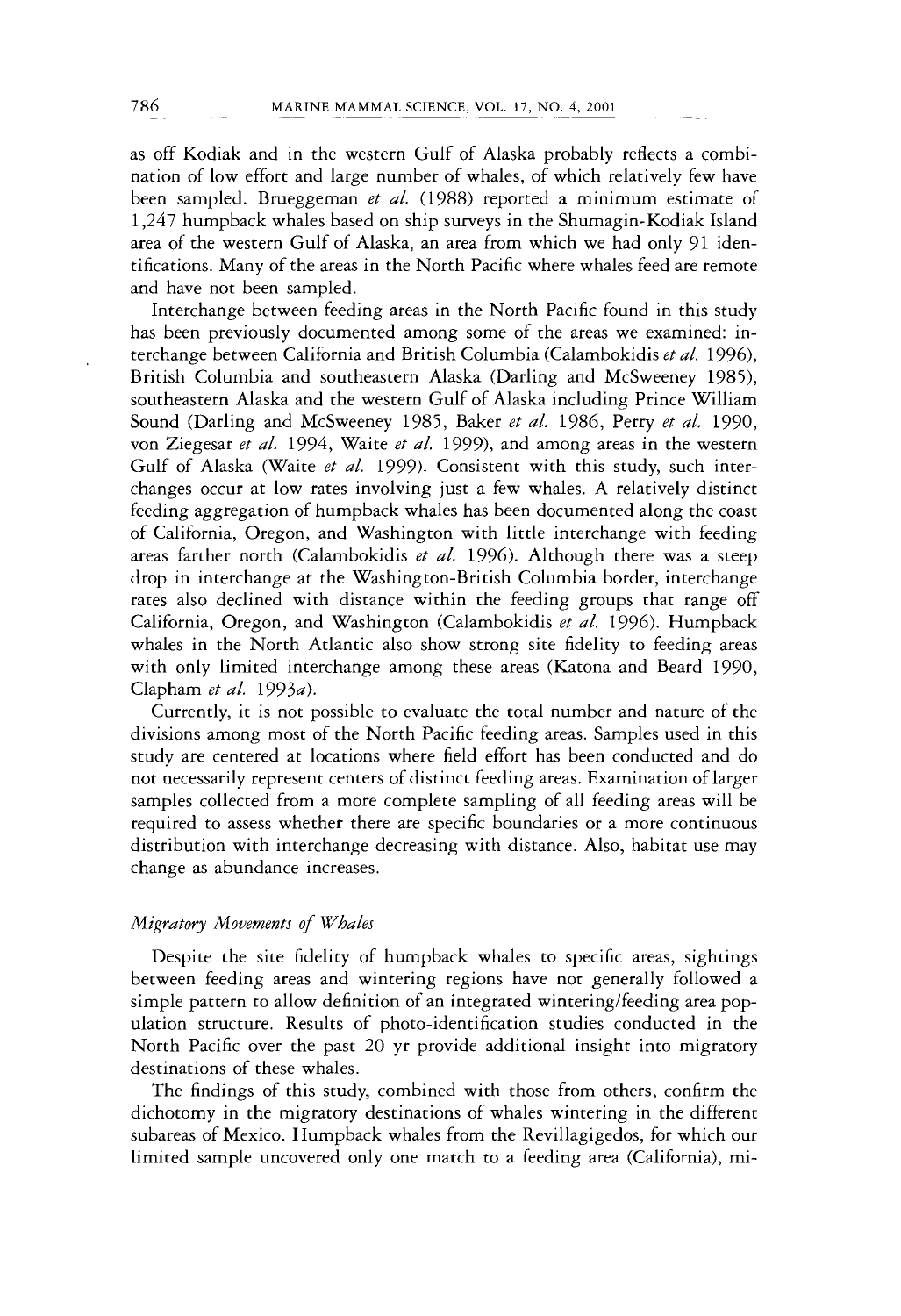grate to feeding areas off California, British Columbia, southeastern Alaska, Prince William Sound, and the Kodiak Island area (Gabriele *et al.* 1996, Calambokidis *et al.* 2000, Urbin *et al.* 2000). Consistent with this study, the rate at which whales from the Revillagigedos were seen at these feeding areas was extremely low. These results suggest that other feeding areas that have not been well sampled, such as the offshore waters of the Gulf of Alaska and the Aleutian Islands, are likely the primary destinations of these whales. Conversely, whales wintering off mainland and Baja Mexico have a high rate of movement to feeding areas such as California to Washington, where over 100 matches have been documented, and at lower rates to British Columbia, southeastern Alaska, Prince William Sound, and the western Gulf of Alaska (this study, Baker *et al.* 1986, Perry *et al.* 1990, Urbin *et al.* 2000).

We found that humpback whales migrate at varied rates between Hawaii and most of the feeding areas in the eastern and central North Pacific. The high match rate between whales feeding in southeastern Alaska and those wintering in Hawaii is consistent with several past studies (Darling and McSweeney 1985; Baker *et al.* 1985, 1986). *A* migration time of as short as 39 d has been recorded between these two areas (Gabriele *et al.* 1996). Several of the migratory transits between Hawaii and Alaska documented in this study were also very short, including an animal seen in southeastern Alaska through late January 1993 and then in Kauai 36 d later.

Some of the migratory destinations of humpback whales wintering in the western North Pacific have not previously been documented. Our finding of movement of a whale between Japan and Kodiak Island is consistent with Discovery tag recaptures that indicated whale movement between Ogasawara and Okinawa and feeding areas in the Bering Sea, on the southern side of the Aleutian Islands, and in the Gulf of Alaska (Nishiwaki 1966, Omura and Ohsumi 1964, Ohsumi and Masaki 1975). One whale tagged off Ogasawara in March was killed in June of the same year northwest of Japan, possibly indicating movement north towards the Kuril Islands (Nishiwaki 1966). Given these patterns, whale movements to feeding areas near Kodiak Island and northern British Columbia found in this study are not surprising. Similarly, the one whale that we found to move between Ogasawara, Japan, and a feeding area off southern British Columbia is the same individual (0-1 12) as that reported by Darling *et al.* (1996, same transit). This study revealed a second whale that moved between Ogasawara and British Columbia, although this time to northern British Columbia.

## *Population Structure*

An understanding of population structure of humpback whales in the North Pacific is crucial to estimating abundance. The population structure of humpback whales in the North Pacific is complex and problematic for applying capture-recapture models. It is clear from our study that the limited movements among many areas make it inappropriate to treat the North Pacific as a single population.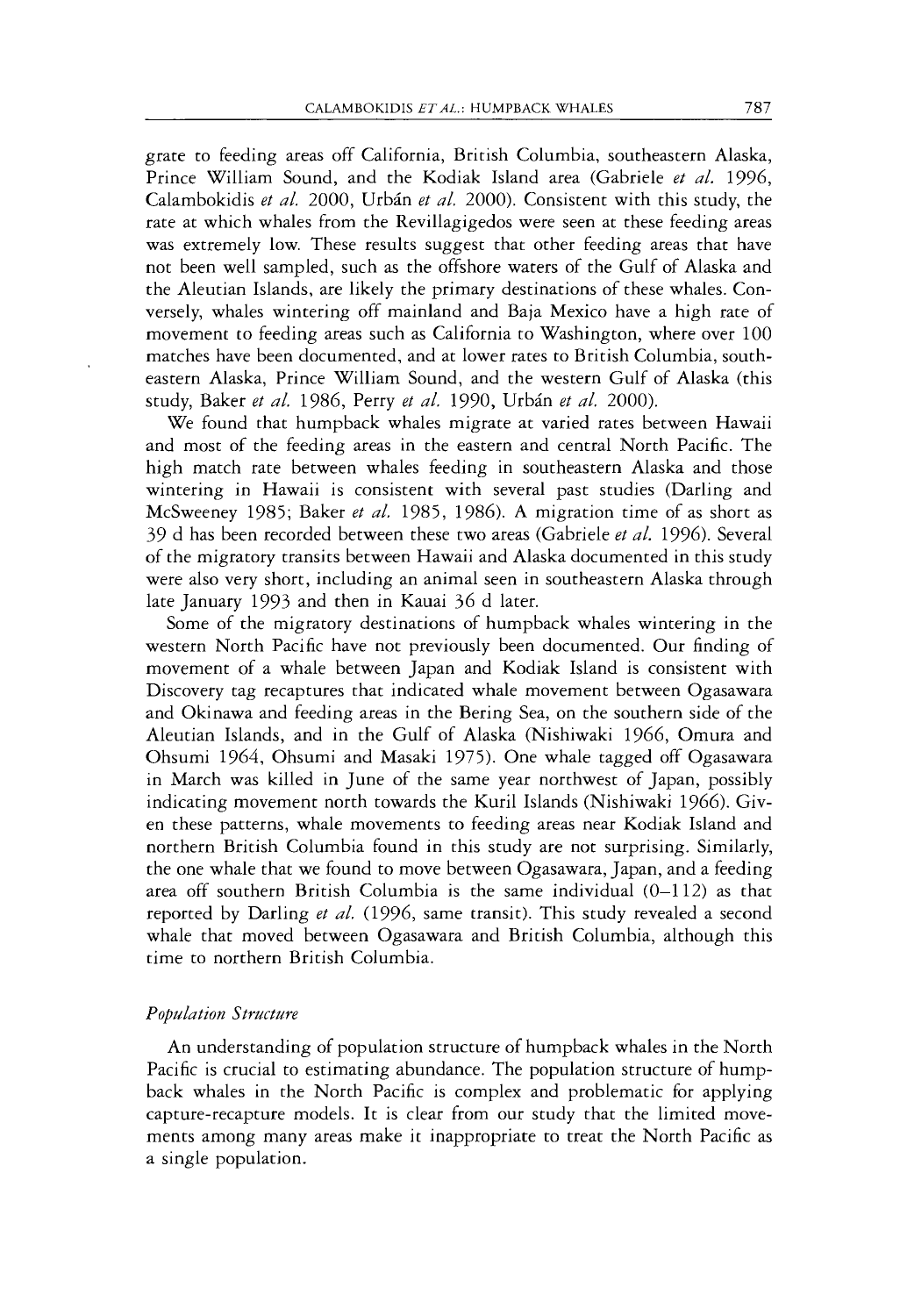There are measurable differences in genetic patterns (both mtDNA and nuclear DNA) among whales inhabiting different feeding areas, as well as less dramatic, but still significant differences among wintering regions. Significant differences in mtDNA haplotypes were found between 38 humpback whales biopsied in southeastern Alaska and 20 from central California, suggesting a long-term migration rate of less than one female per generation (Baker *et al.*  1990, 1994). However, differences in nuclear DNA were not found between humpback whales off California and southeastern Alaska (Baker *et al.* 1993, Palumbi and Baker 1994), suggesting some reproductive interchange, recent or historical. A larger analysis of samples from 205 humpback whales from an expanded number of areas in the North Pacific confirmed highly significant differences in mtDNA among both feeding and wintering areas and weaker, although still significant differences in nuclear actin, intron, and microsatellite alleles (Baker *et al.* 1998). The differences in alleles were significant when tested based on two presumed "stocks" which compared the wintering and feeding areas of the eastern North Pacific (Mexico and California) against those from the central North Pacific (Hawaii and Alaska). Medrano-Gonzdez *et al.*  (1995) reported weak but significant differences in mtDNA haplotypes between humpback whales wintering off the Revillagigedos and those off the Mexican coast.

The occurrence of distinct feeding aggregations, as indicated by photographic identification and mtDNA, does not necessarily indicate an absence of some interbreeding among whales from these different groups. Because mtDNA is maternally transmitted, mtDNA differences among feeding grounds may only indicate that offspring return to their mothers' feeding area. Mattila *et al.* (1989) and Clapham *et al.* (1993b) have reported that breeding groups in the West Indies have included males and females from different feeding areas. Similarly, since humpback whales from feeding areas in both Alaska and California migrate to both Hawaii and Mexico (although with very different frequencies, Darling and McSweeney 1985, Baker *et al.* 1986, Perry et *al.* 1990, Calambokidis *et al.* 2000, Urbán *et al.* 2000), the opportunity does exist for whales to interbreed. Although the frequencies of mtDNA haplotypes on Mexican and Hawaiian wintering regions are significantly different, they are not as marked as between California and Alaska (Baker *et al.* 1994). This may reflect the mixing of whales from different feeding areas on the wintering regions or migration from as yet unsampled feeding areas (Medrano-Gonz6lez *et al.* 1995).

These genetic and demographic patterns of population structure appear to be quite different from those in the North Atlantic. Current evidence suggests that humpback whales from the feeding areas interbreed at a single wintering ground in the West Indies to form a single panmictic population (Mattila *et al.* 1989, 1994; Clapham *et al.* 19936; Larsen *et al.* 1996; Palsboll *et al.* 1997; Smith *et al.* 1999).

Humpback whales appear to show a strong degree of site fidelity at feeding areas; movements among these areas are often limited and genetic differences are most pronounced. Although the boundaries of one distinct feeding ground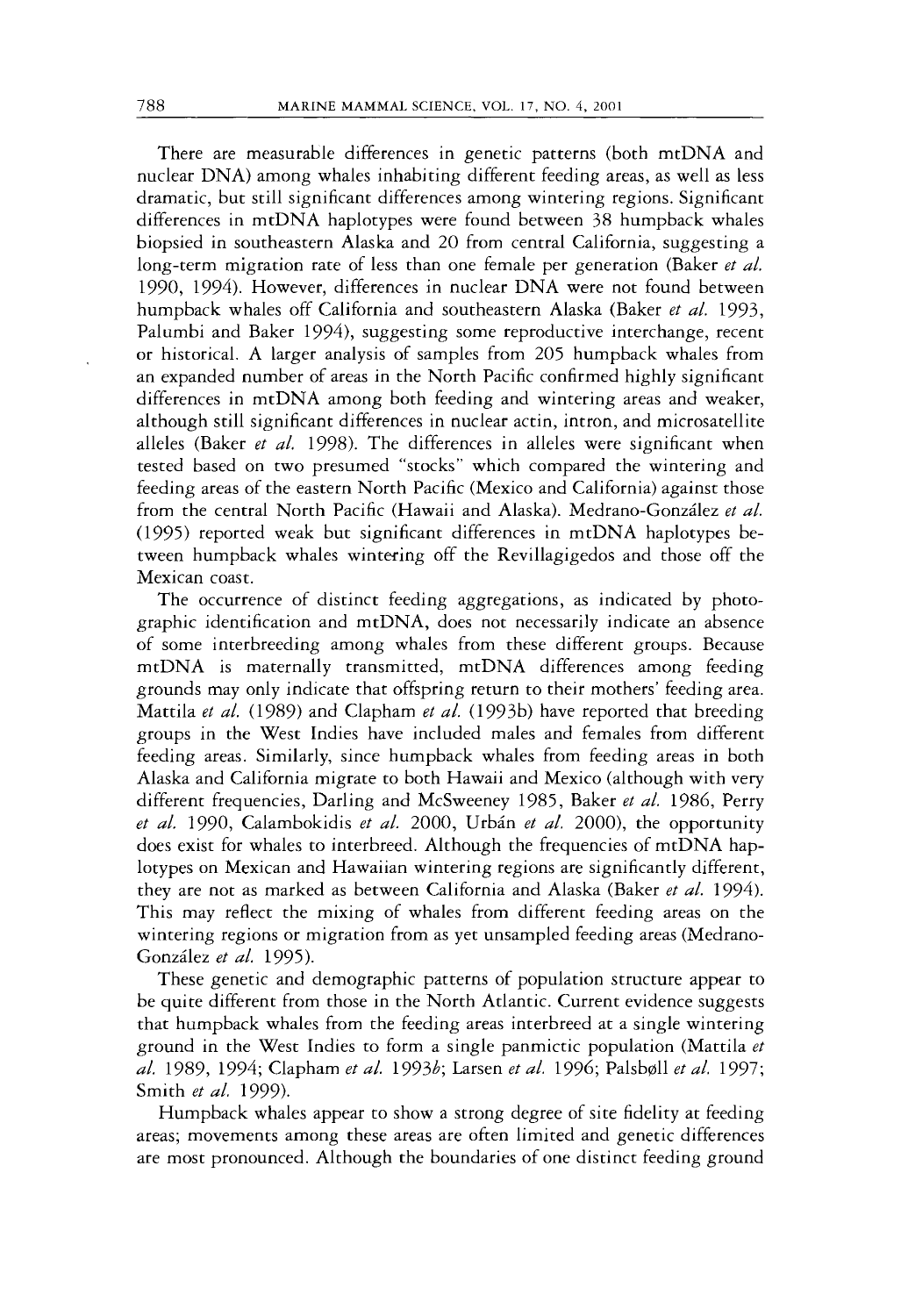in the North Pacific have been defined off California, Oregon, and Washington (Calambokidis *et dl.* 1996), they may not be as easily defined in other areas. The nearly continuous distribution of humpback whales along their feeding range around the North Pacific may make setting exact borders for feeding aggregations impossible, even though animals might show a high degree of site fidelity. The pattern of decreasing interchange with distance seen among the sampled subareas along the coast of California, Oregon, and Washington (Calambokidis *et al.* 1996) may be a typical pattern all along the feeding range. Genetic and photographic identification research has been conducted in very limited areas. In particular, little research has been conducted in the Gulf of Alaska and along the Aleutian Islands.

The complexity of defining the population structure of humpback whales results from the difficulty in integrating the wintering and feeding areas into a single cohesive model. This is problematic currently because of the varied and sometimes unusual pattern of migratory destinations and the lack of information from many feeding areas. Although defining population structure based on wintering regions is currently traditional, it is important for management considerations not to lose sight of the strong site fidelity to specific feeding grounds. Commercial whaling off California and Washington in the early 1900s provided a demonstration of the management implications of such fidelity. During an eight-year period 2,473 humpback whales were killed from three stations off California and Washington (Clapham *et al.* 1997). Although this hunting depleted the whale aggregations in this feeding area (as evidenced by a dramatic decline in catch rates), such a decline was not as apparent off Mexico because that wintering region includes whales from a number of feeding areas (Clapham *et al.* 1997).

Defining population structure based on whale distribution on the wintering grounds is more feasible currently than that based upon feeding areas because whales breed in the former, are more separated geographically by large distances, and most areas have been sampled using photo-identification methods and genetic analyses. Our results of relatively rare movements between wintering regions are consistent with the significant differences in mtDNA that have been found between whales off Hawaii and Mexico. We conclude that, while there is clear evidence for at least three subpopulations of humpback whales in the North Pacific (those that winter off Hawaii, Japan, and Mexico), a precautionary management approach should consider the evidence for up to six subpopulations (with subdivisions in Mexico and Japan, plus Central America). Our data from subareas of Mexico, though limited, indicate whales in the Revillagigedo Archipelago should be considered a separate subpopulation from the whales using mainland Mexico, as suggested by Barlow *et al.*  (1997) and Urbán et al. (2000). This conclusion is based on evidence of limited interchange with mainland Mexico, evidence that these animals migrate to different feeding areas, and the weak mtDNA differences between this area and coastal Mexico (Medrano-Gonziilez *et al.* 1995, Urbin *et al.* 2000). Similarly, the low rate of interchange between the two subareas of Japan and the limited evidence of potential differences in migratory destinations indicate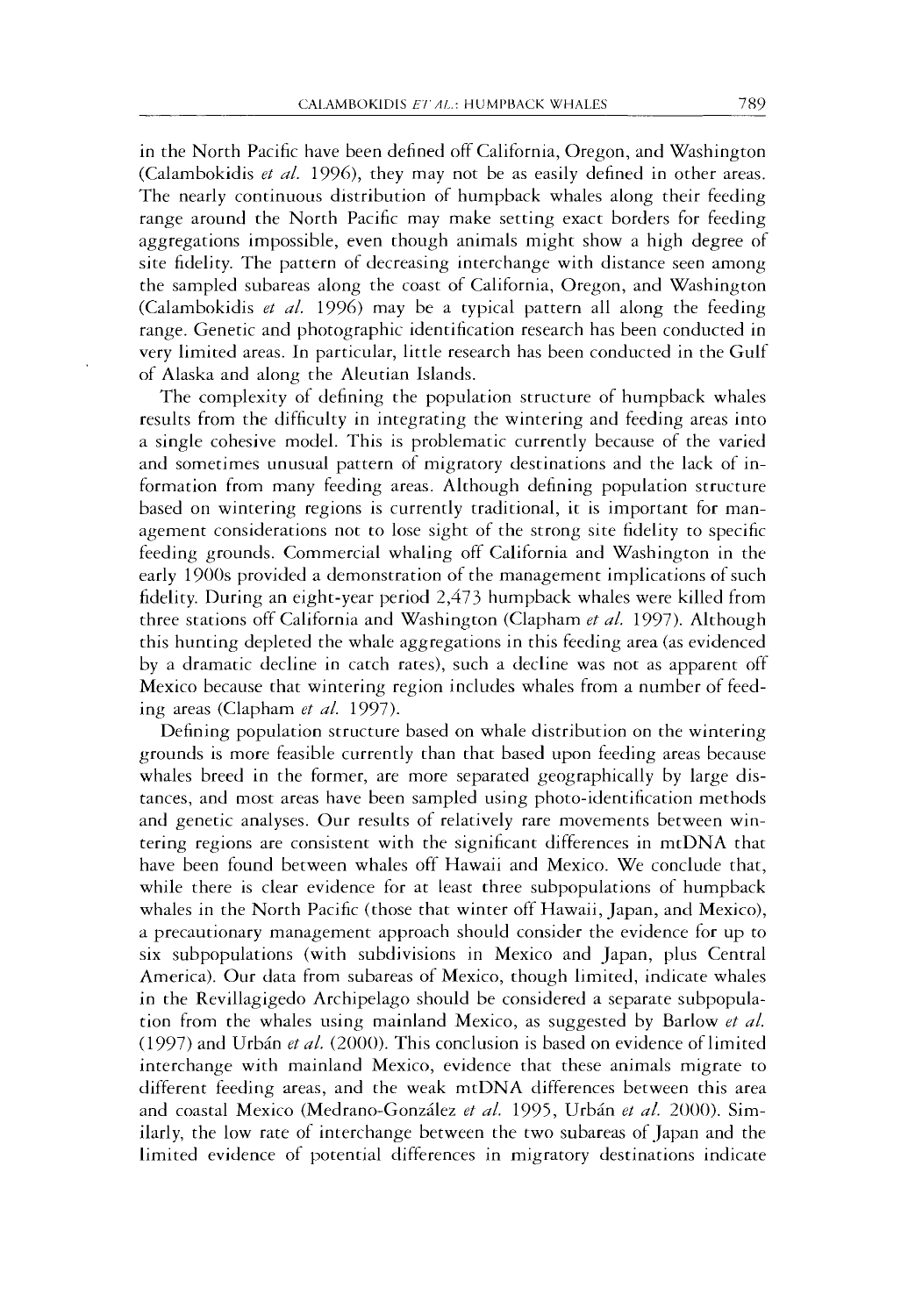these two wintering grounds may need to be considered as separate subpopulations. Finally, it is unclear if humpback whale use of Central American waters (Steiger *et al.* 1991, Calambokidis *et al.* 2000) represents a distinct wintering region or an extension of the Mexican mainland region.

#### **ACKNOWLEDGMENTS**

The work of many people went into this large project that integrated the data of sixteen research organizations from four countries. It was supported by Southwest Fisheries Science Center (SWFSC) and the National Marine Mammal Laboratory (NMML); one author (JB) and Douglas DeMaster served as COTRs. This project would not be possible without the collaboration of many researchers who generously agreed to provide their data. Organizations supporting these researchers included Kewalo Basin Marine Mammal Laboratory (University of Hawaii), Hawaii Whale Research Foundation, Moss Landing Marine Laboratory (MLML), Universidad Autónoma de Baja California Sur (UABCS), Universidad Nacional Aut6noma de Mexico (UNAM), Ogasawara Marine Center, Okinawa Expo Aquarium, Canadian Department of Fisheries and Oceans, WWF-Japan, Cascadia Research Collective, Center for Whale Research (CWR), Vancouver Aquarium, Glacier Bay National Park, J. Straley Investigations, North Gulf Oceanic Society (NGOS), NMML, and SWFSC. In addition to the authors, a number of people had key roles in the collecting or cataloging photographs used in this study. They included: John Ford of the Vancouver Aquarium, Janice Waite at the NMML, Mario Salinas at UNAM, Kyoichi Mori currently with the Ogasawara Whale Watching Association, Diane Claridge and Prentice Bloedel at CWR, Craig Matkin with NGOS, and Tom Norris of MLML.

Many other people and organizations assisted in the funding and collection of data in the individual studies, including at the Revillagigedos: the Secreteria de Marina (Sector Naval, Isla Socorro), Consejo Nacional de Ciencia y Tecnologia (CONACyT), Instituto Nacional de Ecologia (INE-SEMARNAP), Africam Safari (E. Camacho), Whale and Dolphin Conservation Society, W. Rossiter and the Cetacean Society International, **A.** Aguayo, M Arias, M. Cannava, E. Connors, L. Flores, M. Garcia, L. Medrano, C. Olivera, I. Salas, L. Sarti, and N. Vargas; off mainland Mexico: CONSCyT, INE-SEMARNAP, Centro de Estudios Tecnol6gicos del Mar *#6,* Africam Safari (E. Camacho), Earthwatch, A. Aguayo, A. Carrera, G. Gomez, E. Jimenez, L. Medrano, S. Santoyo, M. J. Vizquez, and students and colleagues from the UNAM; off Baja: CONACyT, INE-SEMARNAP, Earthwatch, A. Jaramillo, S. Chivez, J. C. Salinas, and E. Vizquez; off Ogasawara: the Ogasawara Village; off Okinawa: the Tpkai Foundation, Nagoya; off Maui: Whale Aid, Captain Zodiac, Southern Illinois University at Edwardsville, Jill Mickelsen, David Glickman, and Doug Perrine; off Kauai: Whale Aid, the American Cetacean Society, the Animal Behavior Society, Sigma Xi, the American Museum of Natural History, the Myers Foundation for Marine Research, the Packard Foundation, ATOC, D. Shapiro, T. Jennsen, G. Kent, J. Lemire, and others; off Kodiak and western Gulf of Alaska: K. Balcomb-Bartok, B. Caruso, T. Chandler, K. Chumbley, D. Ellifrit, J. Evenson, C. Hutchinson, J. Jacobsen, J. Lerczak, B. Mathews, B. Miller, R. Osborne, R. Ream, J. Sease, F. Sharpe, J. Stern, M. Strick, J. Swenson, and R. Towell; off California: Pacific Cetacean Group, MLML, SWFSC, Oceanic Society Expeditions, and Shearwater Journeys, and included N. Black, T. Chandler, K. Flynn, 2. Thomas, P. Rudolph, A. Reitsch, D. Meister, J. Quan, L. Randolph, Z. Schwartz, A. Rebollo, A. Randle, T. Kieckhefer, P. Howorth, R. Smith, E. Martin, and others.

Photograph grading and matching was completed with the help of Darcy Bristow, Dave Ellifrit, Cherish Morrison-Price, Jennifer Quan, Joy Sales, and Emily Walton. René DeVito assisted with the preparation of the report. Phil Clapham and Scott Baker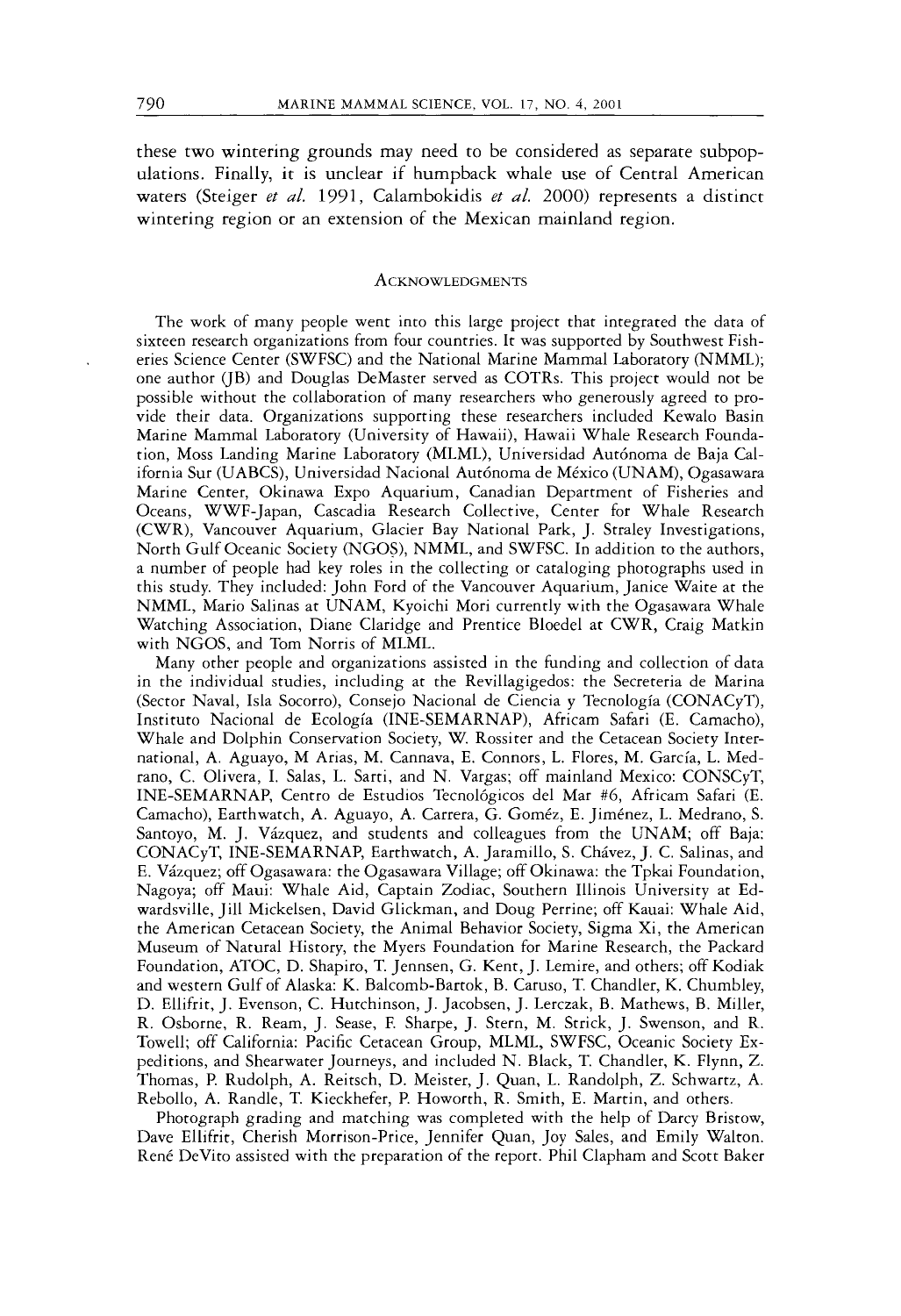provided comments on earlier drafts of the manuscript. We thank all of the people and organizations.

#### **LITERATURE CITED**

- ALLEN, J. M., H. C. ROSENBAUM, S. K. KATONA, P. J. CLAPHAM AND D. K. MATTILA. 1994. Regional and sexual differences in Auke pigmentation of humpback whales *(Megaptera nouaeangliae)* from the North Atlantic Ocean. Canadian Journal of Zoology 72:274-279.
- BAKER, C. S., AND L. M. HERMAN. 1981. Migration and local movement of humpback whales *(Megaptera novaeangliae)* through Hawaiian waters. Canadian Journal of Zoology 59:460-469.
- BAKER, C. S., L. M. HERMAK, A. PERRY, W. S. LAWTON, J. M. STRALEY AND J. H. STRALEY. 1985. Population characteristics and migration of summer and lateseason humpback whales *(Megaptera nouaeangliae)* in southeastern Alaska. Marine Mammal Science 1:304-323.
- BAKER, C. S., L. M. HERMAN, A. PERRY, W. S. LAWTON, J. M. STRALEY, A. A. WOLMAN, G. D. KAUFMAN, H. E. WINN, J. D. HALL, J. M. REINKE AND J. OSTMAN. 1986. Migratory movement and population structure of humpback whales *(Megaptera nouaeangliae)* in the central and eastern North Pacific. Marine Ecology Progress Series 31:105-119.
- BAKER, C. S., S. R. PALUMBI, R.'H. LAMBERTSON, M. T. WEINRICH, J. CALAMBOKIDIS AND S. J. O'BRIEN. 1990. Influence of seasonal migration on geographic distribution of mitochondrial DNA haplotypes in humpback whales. Nature (London) 344:238-240.
- BAKER, C. S., D. A. GILBERT, M. T. WEINRICH, R. LAMBERTSEN, J. CALAMBOKIDIS, B. MCARDLE, G. K. CHAMBERS AND S. J. O'BRIEN. 1993 Population characteristics of DNA fingerprints in humpback whales *(Megaptera novaeangliae).* Journal of Heredity 84:281-290.
- BAKER, C. S., R. B. SLADE, J. L. BANNISTER, R.B. ABERNETHY, M. T. WEINRICH, J. LIEN, J. URBAN-R., P. CORKERON, J. CALAMBOKIDIS, 0. VASQUEZ AND S. R. PALUMBI. 1994. Hierarchical structure of mitochondrial DNA gene flow among humpback whales, world-wide. Molecular Ecology 3:313-327.
- BAKER, C. S., L. MEDRANO-GONZALEZ, J. CALAMBOKIDIS, A. PERRY, F. PICHLER, H. RO-SENBAUM, J. M. STRALEY, J. URBAK-RAMIREZ, M. YAMAGUCHI AND O. VON ZIEGESAR. 1998. Population structure of nuclear and mitochondrial DNA variation among humpback whales in the North Pacific. Molecular Ecology 7:695-708.
- BARLOW, J.1994. Recent information on the status of large whales in California waters. NOAA Technical Memorandum NOAA-TM-NMFS-SWFSC-203. National Technical Information Service, 5285 Port Royal Road, Springfield, Virginia 22167. 27 PP.
- BARLOW, J., K. A. FORNEY, P.S. HILL, R. L. BROWNELL, JR., J. V. CARRETTA, D. P. DEMASTER, F. JULIAN, M. S. LOWRY, T. RAGEN AND R. R. REEVES. 1997. U.S. Pacific marine mammal stock assessments: 1996. NOAA Technical Memorandum NMFS NOAA-TM-NMFS-SWFSC-248. National Technical Information Service, 5285 Port Royal Road, Springfield, Virginia 22167. 223 pp.
- BERZIN, A. A,, AND A. A. ROVNIN. 1966. The distribution and migrations of whales in the northeastern part of the Pacific, Chuckchee and Bering Seas. Pages 179- 207 *in* K. I. Panin, ed. Soviet research on marine mammals in the Far East. Izvestiya Tikhoakeanskogo Nauchno-issledovatel'skogt Institud Rybnogo Khozyaistad I Okeanografii.
- BRUEGGEMAN, J. J., G. A. GREEN, R. W. TRESSLER AND D. G. CHAPMAN. 1988. Shipboard surveys of endangered cetaceans in the northwestern Gulf of Alaska. Report to the U.S. Minerals Management Service, Alaska OCS Office and NOAA Office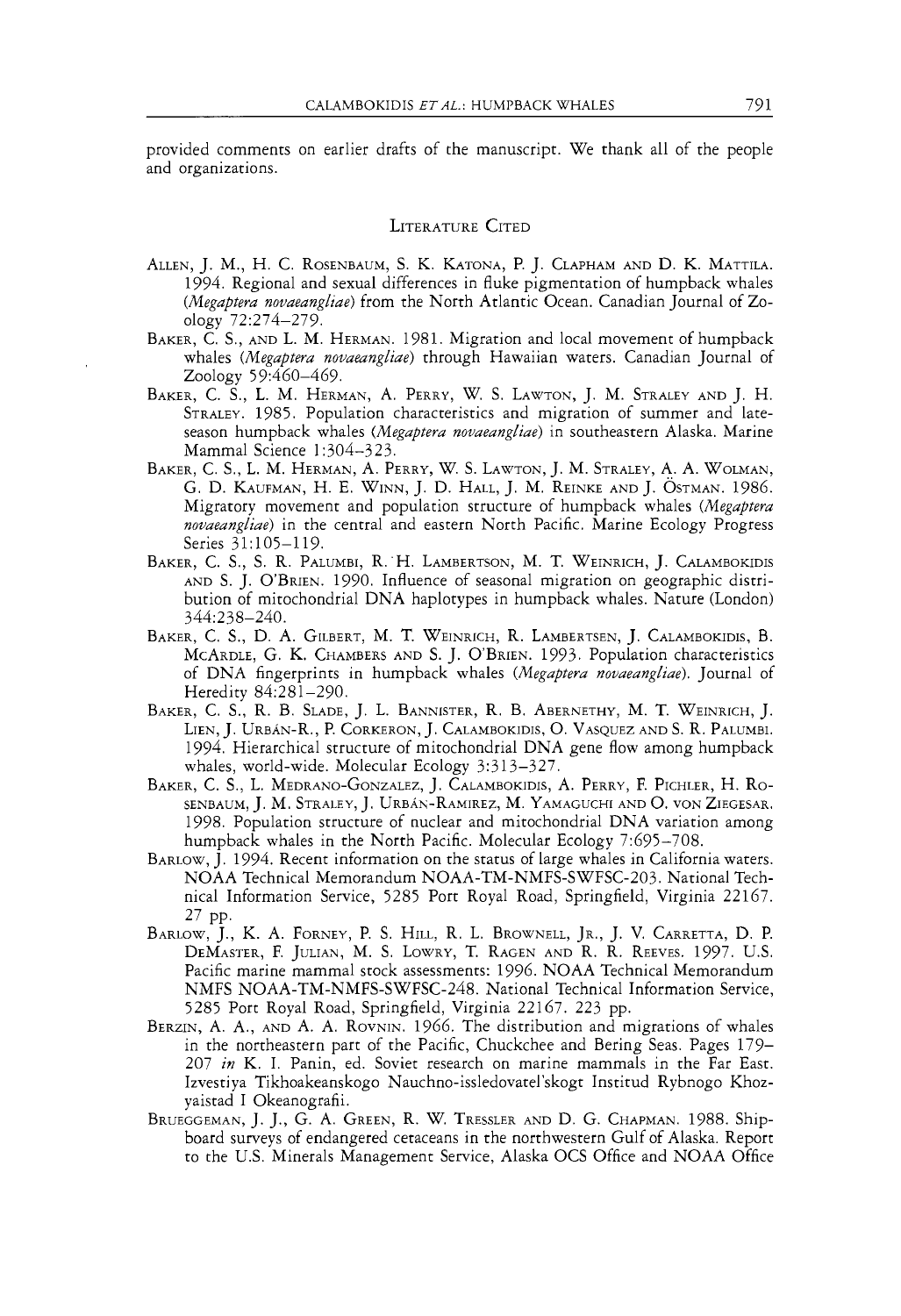of Oceanography and Marine Assessment, Alaska Office, by Ebasco Environmental and Ecological Consulting, Inc., *10900* NE *8th* Street, Bellevue, Washington. *162* pp.

- CALAMBOKIDIS, J., J. C. CUBBAGE, G.H. STEIGER, K. C. BALCOMB AND P. BLOEDEL. *1990.*  Population estimates of humpback whales in the Gulf of the Farallones, California. Report of the International Whaling Commission (Special Issue *12):325-333.*
- CALAMBOKIDIS, J., *G.* H. STEIGER, J. R. EVENSON, K. R. FLYNN, K. C. BALCOMB, D. E. CLARIDGE, P. BLOEDEL, J.M. STRALEY, C. S. BAKER, 0. VON ZIEGESAR, M. E. DAHLHEIM, J. M. WAITE, J. D. DARLING, G. ELLIS AND G. A. GREEN. *1996.* Interchange and isolation of humpback whales off California and other North Pacific feeding grounds. Marine Mammal Science *12:2 15-226.*
- CALAMBOKIDIS, J., G. H. STEIGER, K. RASMUSSEN, J. URBAN R., K. C. BALCOMB, P. LADRÓN DE GUEVARA, M. SALINAS Z., J. K. JACOBSEN, C. S. BAKER, L. M. HERMAN, S. CERCHIO AND J. D. DARLING. *2000.* Migratory destinations of humpback whales from the California, Oregon and Washington feeding ground. Marine Ecology Progress Series *192:295-304.*
- CARLSON, C.A,, C. A. MAYO AND H. WHITEHEAD. *1990.* Changes in the ventral fluke pattern of the humpback whale *(Megaptera novaeangliae),* and its effect on matching; evaluation of its significance to photo-identification research. Report of the International Whaling Commission (Special Issue *12):105-11* 1.
- CERCHIO, S.*1998.* Estimates of humpback whale abundance off Kauai, *1989* to *1993:*  Evaluating biases associated with sampling the Hawaiian Islands breeding assemblage. Marine Ecology Progress Series *175:23-34.*
- CERCHIO, S., C. M. GABRIELE, T. F. NORRIS AND L. M. HERMAN. *1998.* Movements of humpback whales between Kauai and Hawaii: Implications on population structure and abundance estimation in the Hawaiian Islands. Marine Ecology Progress Series *175:13-22.*
- CLAPHAM, P. *J.,* L. S. BARAFF, C. A. CARLSON, M. A. CHRISTIAN, D. K. MATTILA, C. A. MAYO, M. A. MURPHY AND S. PITTMAN. *1993a.* Seasonal occurrence and annual return of humpback whales, *Megaptera novaeangliae,* in the southern Gulf of Maine. Canadian Journal of Zoology 7 1 *:440-443.*
- CLAPHAM, P. J., D. K. MATTILA AND P. J. PALSB@LL. *19936.* High-latitude-area composition of humpback whale competitive groups in Samana Bay: further evidence for panmixis in the North Atlantic population. Canadian Journal of Zoology *71: 1065-1066.*
- CLAPHAM, P.J., S. LEATHERWOOD, I. SZCZEPANIAK AND R. L. BROWNELL, JR. *1997.*  Catches of humpback and other whales from shore stations at Moss Landing and Trinidad, California, *1919-1926.* Marine Mammal Science *13:368-394.*
- DARLING, J. D., AND S. CERCHIO. *1993.* Movement of a humpback whale *(Megaptera novaeangliae)* between Japan and Hawaii. Marine Mammal Science *9:84-89.*
- DARLING, J. D., AND C. M. JURASZ. *1983.* Migratory destinations of North Pacific humpback whales *(Megaptera novaeangliae).* Pages *359-368 in* R. Payne, ed. Communication and behavior of whales. Westview Press, Boulder, CO.
- DARLING, J. D., AND D. J. MCSWEENEY. *1985.* Observations of the migrations of North Pacific humpback whales *(Megaptera novaeangliae).* Canadian Journal of Zoology *63:308-314.*
- DARLING, J. *D.,* AND K. MORI. *1993.* Recent observations of humpback whales *(Megaptera novaeangliae)* in Japanese waters off Ogasawara and Okinawa. Canadian Journal of Zoology 7 *l:325-333.*
- DARLING, J. D., AND H. MOROWITZ. *1986.* Census of "Hawaiian" humpback whales *(Megaptera novaeangliae)* by individual identification. Canadian Journal of Zoology *64105-1* 11.
- DARLING, J. D., J. CALAMBOKIDIS, K. C. BALCOMB, P. BLOEDEL, K. FLYNN, A. MOCHIZUKI, K. MORI, F. SATO, H. SUGANUMA AND M. YAMAGUCHI. *1996.* Movement of a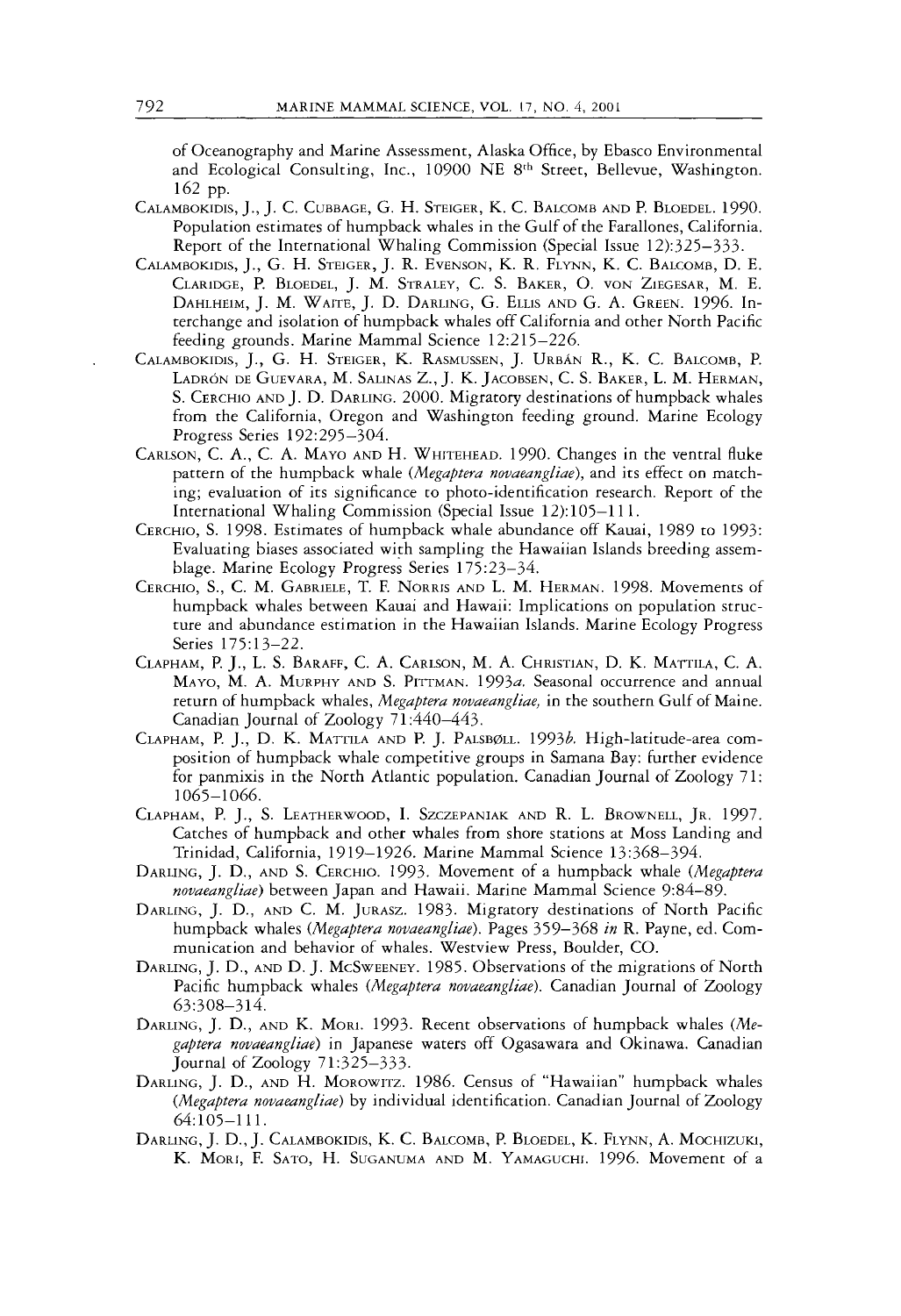humpback whale *(Megaptera novaeangliae)* from Japan and British Columbia and return. Marine Mammal Science 12:28 1-287.

- DONOVAN, G. P. 1991. A review of IWC stock boundaries. Report of the International Whaling Commission (Special Issue 13):39-68.
- GABRIELE, C. M., J. M. STRALEY, L. M. HERMAN AND R. J. COLEMAN. 1996. Fastest documented migration of a North Pacific humpback whale. Marine Mammal Science 12:457-464.
- HELWEG, D. A., L. M. HERMAN, S.YAMAMOTO AND P. H. FORESTELL. 1990. Comparison of songs of humpback whales *(Megaptera novaeangliae)* recorded in Japan, Hawaii, and Mexico during the winter of 1989. Scientific Reports of the Cetacean Research Institute 1:l-12.
- IVASHIN, M. V., AND A. A. ROVNIN. 1967. Some results of the Soviet whale marking in the waters of the North Pacific. Norsk Hvalfangst-Tidende 57: 123-1 29.
- KATONA, S. K., AND J. A. BEARD. 1990. Population size, migrations and feeding aggregations of the humpback whale *(Megaptera novaeangliae)* in the western North Atlantic. Report of the International Whaling Commission (Special Issue 12): 295-305.
- KELLOGG, R. 1928. Whar is known about the migrations of some of the whalebone whales. Pages 467-494 *in* Annual Reports of the Smithsonian Institution, Washington DC.
- LARSEN, A. H., J. SIGURJÓNSSON, N. OIEN, G. VIKINGSSON AND P. J. PALSBØLL. 1996. Population genetic analysis of nuclear and mitochondria1 loci in skin biopsies collected from central and. northeastern North Atlantic humpback whales *(Megaptera novaeangliae):* Population identity and migratory destinations. Proceedings of the Royal Society, London, Series B 263:1611-1618.
- MATTILA, D. K., P. J. CLAPHAM, S. K. KATONA AND G. S. STONE. 1989. Population composition of humpback whales, *Megaptera novaeangliae,* on Silver Bank, 1984. Canadian Journal of Zoology 67:281-285.
- MATTILA, D. K., P. J. CLAPHAM, 0. VASQUEZ AND R. S. BOWMAN. 1994. Occurrence, population composition and habitat use of humpback whales in Samana Bay, Dominican Republic. Canadian Journal of Zoology 72:1898-1907.
- MEDRANO-GONZÁLEZ, L., A. AGUAYO-LOBO, J. URBÁN-RAMIREZ AND C. S. BAKER. 1995. Diversity and distribution of mitochondrial DNA lineages among humpback whales, *Megaptera novaeangliae,* in the Mexican Pacific Ocean. Canadian Journal of Zoology 73: 1735-1743.
- NISHIWAKI, M.1966. Distribution and migration of the larger cetaceans in the North Pacific as shown by Japanese whaling results. Pages 171-191 *in* K. S. Norris, ed. Whales, dolphins, and porpoises. Universiry of California Press, Berkeley. CA.
- OHSUMI, S., AND **Y** MASAKI. 1975. Japanese whale marking in the North Pacific, 1963- 1972. Bulletin of Far Seas Fisheries Research 12:171-219.
- OMURA, H., AND S. OHSUMI. 1964. A review of Japanese whale marking in the North Pacific to the end of 1962, with some information on marking in the Antarctic. Norsk Hvalfangst-Tidende 4:90-112.
- PALSBØLL, P. J., J. ALLEN, M. BÉRUBÉ, P. J. CLAPHAM, T. P. FEDDERSEN, P. S. HAMMOND, R. R. HUDSON, H. JORGENSEN, S. KATONA, A. H. LARSEN, F.LARSEN, J. LIEN, D. K. MATTILA, J. SIGURJÓNSSON, R. SEARS, T. SMITH, R. SPONER, P. STEVICK AND N. OIEN. 1997. Genetic tagging of humpback whales. Nature, London 388:767-769.
- PALUMBI, S. R., AND C. S. BAKER. 1994. Contrasting population structure from nuclear intron sequences and mtDNA of humpback whales. Molecular Biology and Evolution 11:426–435.
- PAYNE, R. S., AND L. N. GUINEE. 1983. Humpback whale *(Megaptera novaeangliae)*  songs as an indicator of "stocks." Pages 333-358 *in* R. Payne, ed. Communication and Behavior of Whales. Westview Press, Boulder, CO.
- PERRY, A,, C. S. BAKER AND L. M. HERMAN. 1990. Population characteristics of indi-